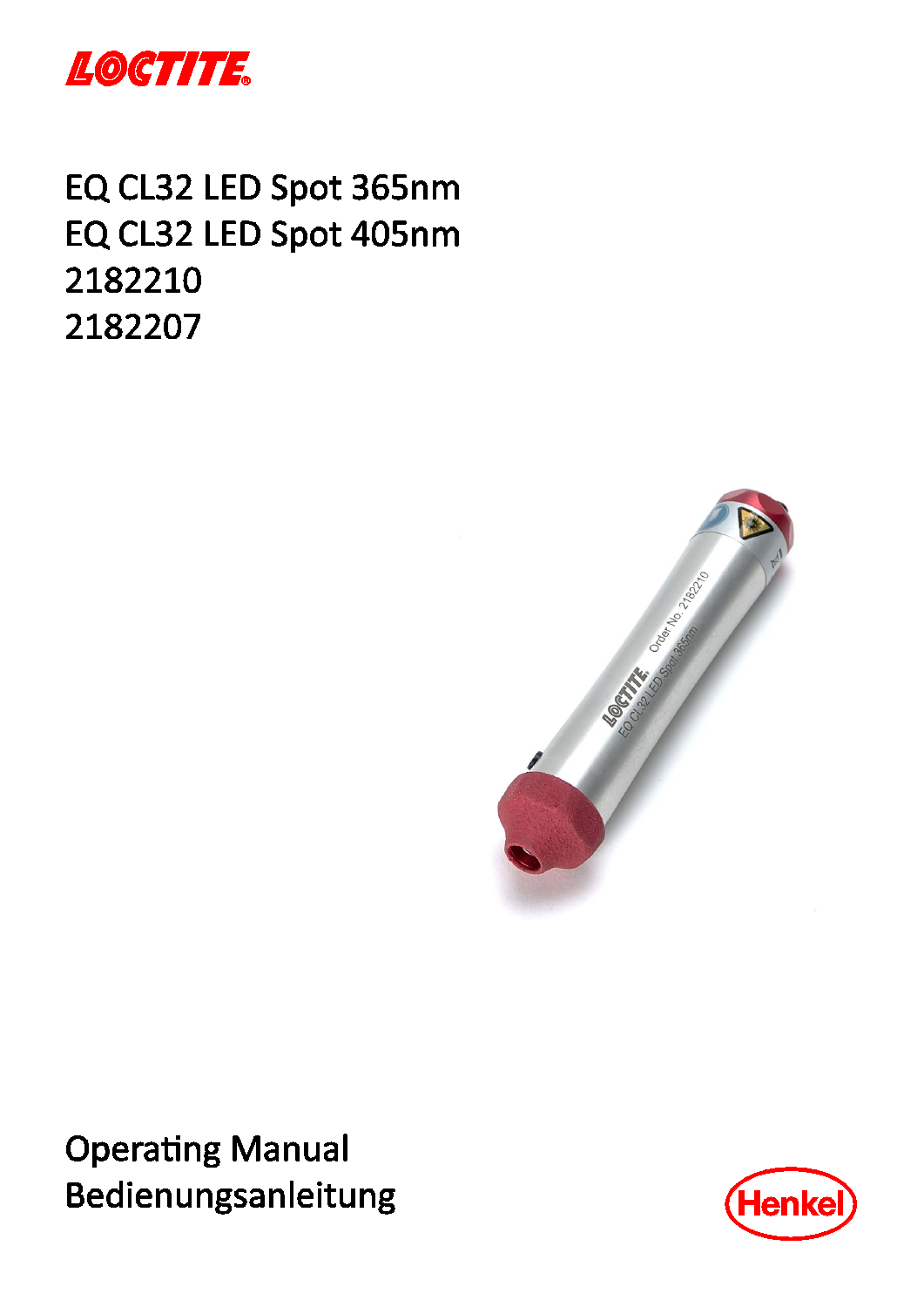## **Contents**

| $\mathbf 1$    |  |
|----------------|--|
| 1.1            |  |
| 1.2            |  |
| 1.3            |  |
| 1.4            |  |
| 2              |  |
| 2.1            |  |
| 2.2            |  |
| 3              |  |
| 3.1            |  |
| 3.2            |  |
| 3.3            |  |
| 3.4            |  |
| $\overline{4}$ |  |
| 4.1            |  |
| 4.2            |  |
| 5              |  |
| 5.1            |  |
| 5.2            |  |
| 5.2.1          |  |
| 5.2.2          |  |
| 5.3            |  |
| 6              |  |
| $\overline{7}$ |  |
| 7.1            |  |
| 7.2            |  |
| 7.3            |  |
| 7.4            |  |
| 8              |  |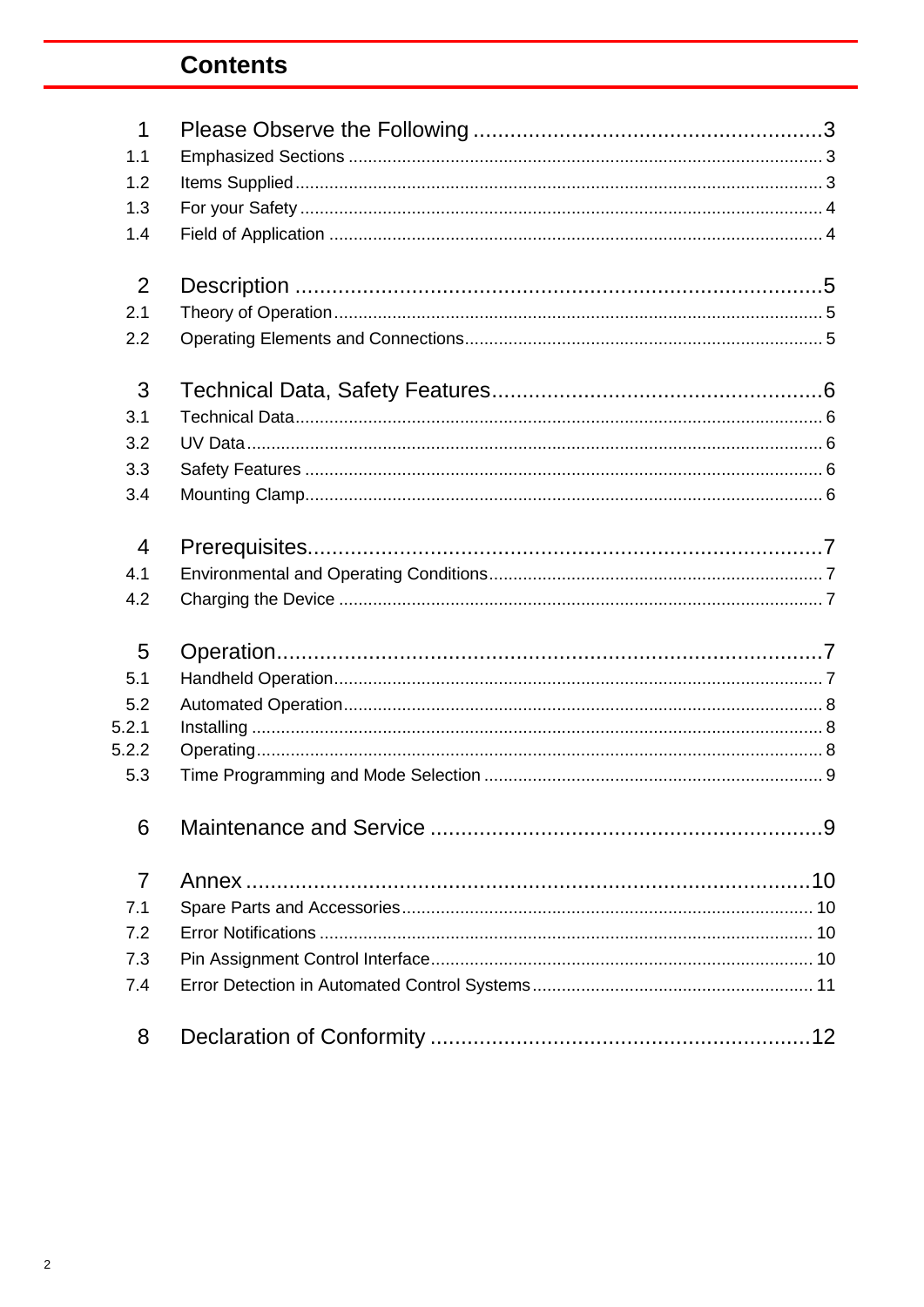### <span id="page-2-0"></span>**1 Please Observe the Following**



Before installing the system: For safe and successful operation of the unit, read these instructions completely. If instructions are not observed, the manufacturer will not accept any liability.

Be sure to keep the manual close at hand for further reference.



 $\bigwedge$ 

The WEEE symbol on this equipment indicates that this product may not be treated as household waste. By ensuring this product is disposed of correctly you will help prevent potential negative consequences for the environment. For more information about where you can drop off your waste equipment for recycling, please contact your local city office or your waste disposal service.

### <span id="page-2-1"></span>1.1 Emphasized Sections

#### **Danger!**

Refers to safety regulations and required safety measures that protect the equipment operator or other persons from injury or danger to life.

#### **Caution!** Π

Emphasizes what must be done or avoided so that the unit or other property shall not be damaged.

#### Note! **Re**

Gives recommendations for better handling of the unit during operation or adjustment as well as for service activities.

The numbers printed in bold in the text refer to the corresponding position numbers in the illustration on page 5.

• The point emphasizes an instruction step. Instruction steps in the illustrations are

indicated with arrows. Where several instruction steps are indicated in an illustration, the color coding of the arrow has the following meaning: Black arrow  $= 1<sup>st</sup>$  step



#### 1.2 Items Supplied

- 1 EQ CL32 LED Spot 365 nm, order no. 2182210 or
- 1 EQ CL32 LED Spot 405 nm, order no. 2182207
- 1 AC Adaptor / Charger USB

<span id="page-2-2"></span>Grey arrow  $= 2^{nd}$  step

- 1 USB-A to mini-USB cable, length 1.8 m
- 1 Operating Manual
- 1 Tip Guard Rubber **Report**

#### Note!

If the EQ CL32 LED Spot will be used as a stationary device, order EQ CL32 Mounting Kit. The order no. is given in section 7.1 "Spare Parts and Accessories".

#### Note! **Report**

As a result of technical development, the illustrations and descriptions in this operating manual may deviate in detail from the actual unit delivered.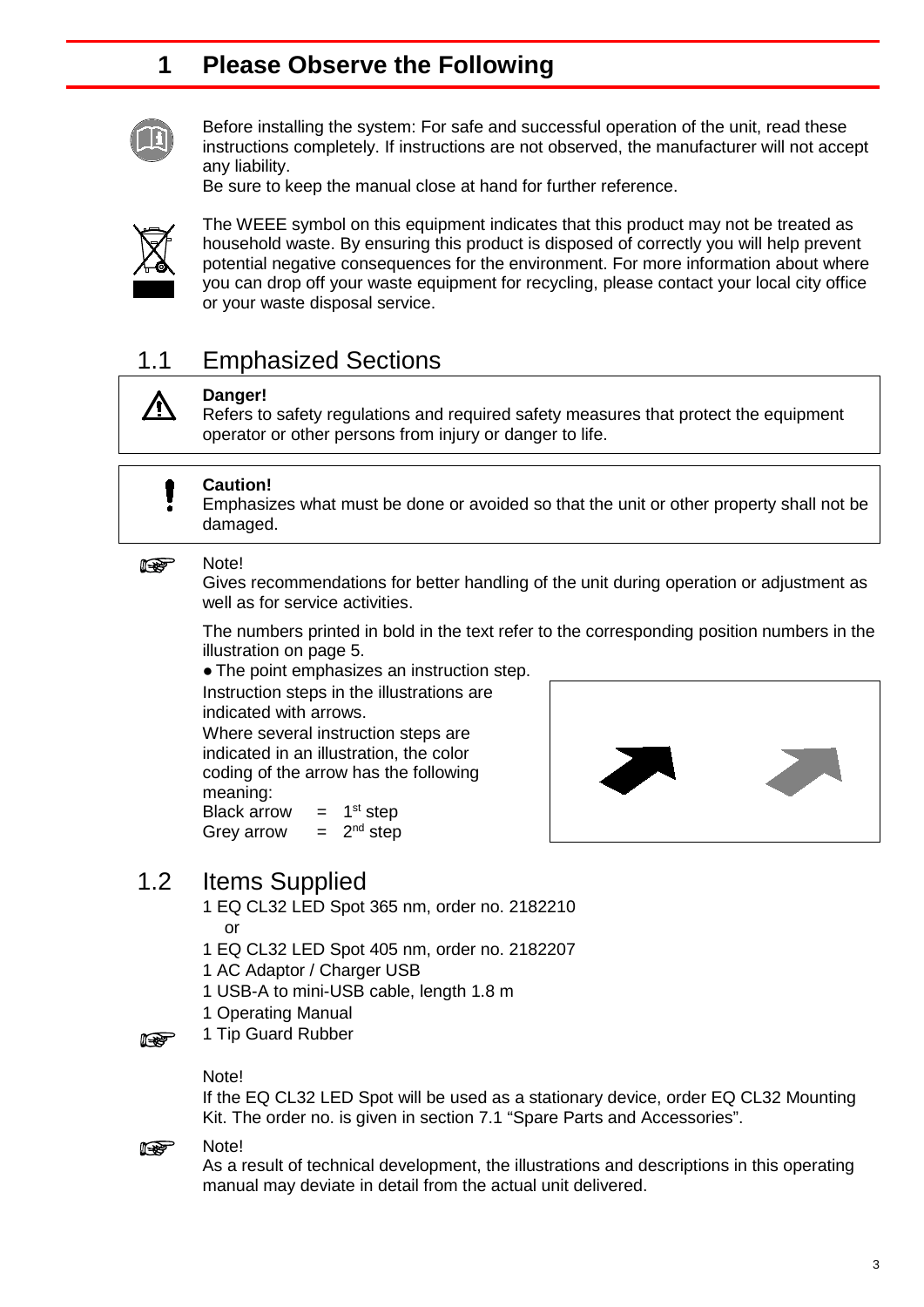#### <span id="page-3-0"></span>**1 Please Observe the Following**

### 1.3 For your Safety

Along with the safety information presented in this manual, please refer to the Technical Data Sheet of the respective adhesive. Download from [www.loctite.com](http://www.loctite.com/) or request the Technical Data Sheet and the Safety Data Sheet from your Henkel Technical Service. INSTRUCTIONS given in these data sheets must be followed completely at all times! While under warranty, the unit may be repaired by an authorized Henkel service representative only.

**Danger!**

Do not look directly at LED-UV light, or at LED-UV light reflected by a reflective surface. Doing so could cause eye damage.

Wear protective UV eyewear and protective clothing during operation and in surrounding area. Exposure could injure the skin or eyes.

Be careful not to drop or apply shock to the EQ CL32 LED Spot. Doing so may damage the product.

Never operate this product any way other than described in this manual. Doing so risks exposure to LED-UV light.

Never disassemble, repair, or modify this product in any way other than specified in this Operating Manual. Disassembling this product could cause exposure to LED-UV light, causing eye damage or injury to the skin.

Do not expose this product to water. Do not deform, short-circuit, disassemble or modify the lithium-ion-battery inside the product.

Follow the manufacturer's instructions! Request a safety data sheet for the Loctite® product to be processed!

Any defects found must be reported immediately! Remedy any defects immediately!

Use only original replacement and spare parts. We cannot be held responsible for damage or injury of any kind because of failure to observe the instructions in this Operating Manual.

Comply with safety regulations according to currently valid standards!

<span id="page-3-1"></span>The device may be repaired only by a Henkel authorized service.

### 1.4 Field of Application

The EQ CL32 LED Spot is designed for use with light cure products that cure when exposed to ultraviolet and/or visible light.

Curing takes place when the light is directed at the liquid adhesive. The time required to complete the curing process depends primarily on the offset distance from the UV outlet of the device to the surface of the adhesive and the type of adhesive being used.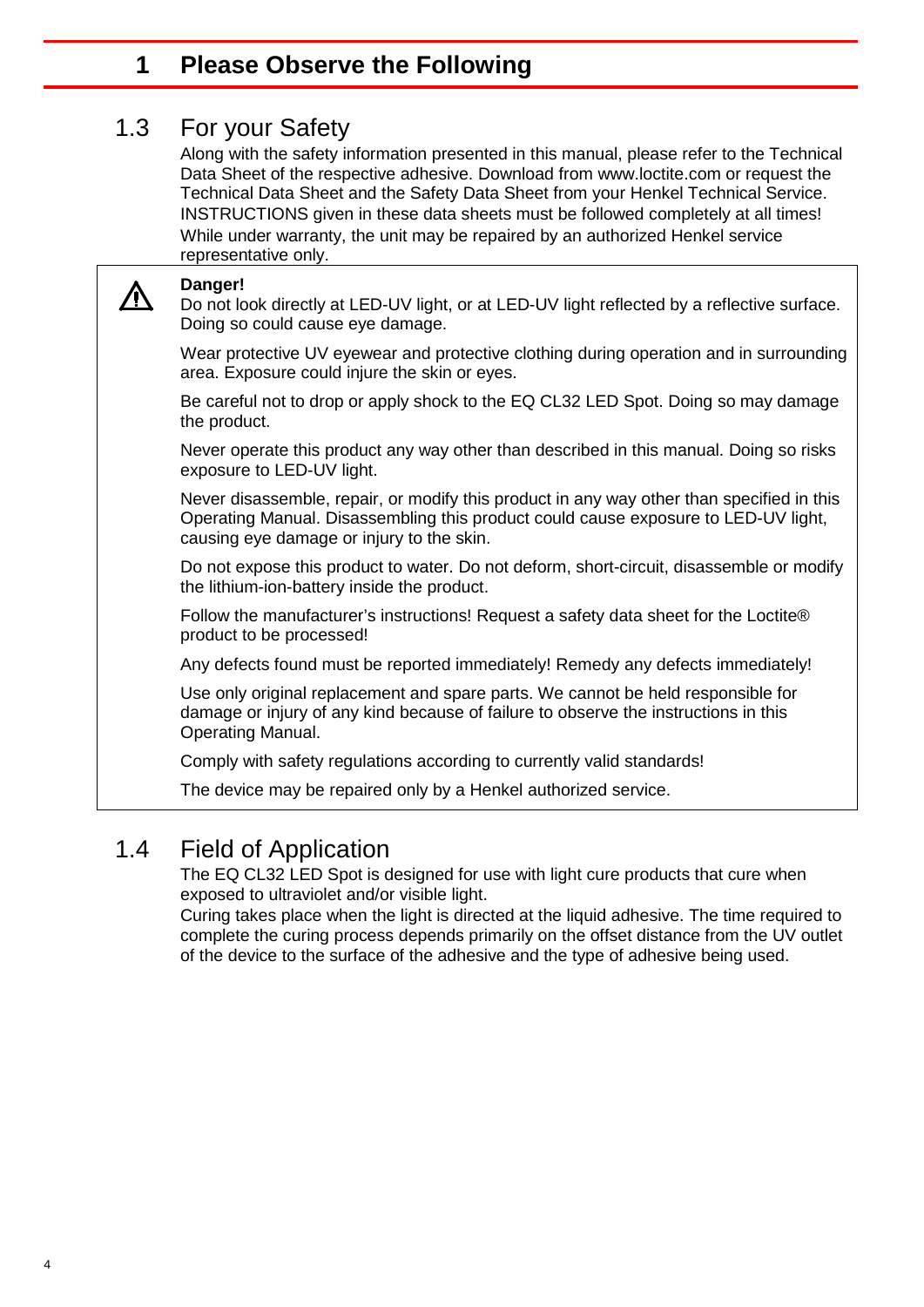### <span id="page-4-1"></span><span id="page-4-0"></span>**2 Description**

## 2.1 Theory of Operation

The EQ CL32 is used in mobile and stationary applications, where UV adhesives are cured reproducibly at high intensities. It allows time controlled and continuous UV exposure.

In mobile applications, a trigger button is used to start the exposure, either in timed or in continuous mode of exposure. The device contains a battery, so it can be used cordless in mobile applications. In stationary applications, the device is operated from its interface. The interface triggers the UV LED and allows monitoring of UV LED activity externally. The device is powered directly from USB in stationary applications.

To ensure reproducible curing processes the UV LED current and temperature are permanently monitored. If the UV LED current is incorrect (e.g. empty battery) or an over temperature occurs, curing is interrupted and an error is notified. The type of error is identified by a visible status indicator and a beep sound. It can be connected to a higher ranking controller for confirmation that the UV LED is on and OK.

## <span id="page-4-2"></span>2.2 Operating Elements and Connections



- **1 Trigger Button**
- **2 Tip Guard Rubber**
- **3 UV Light Output Side**
- **4 Mini USB Power Port**
- **5 Indicator**
- **6 Control Interface** (M5 connector), pin assignment see section 7.3.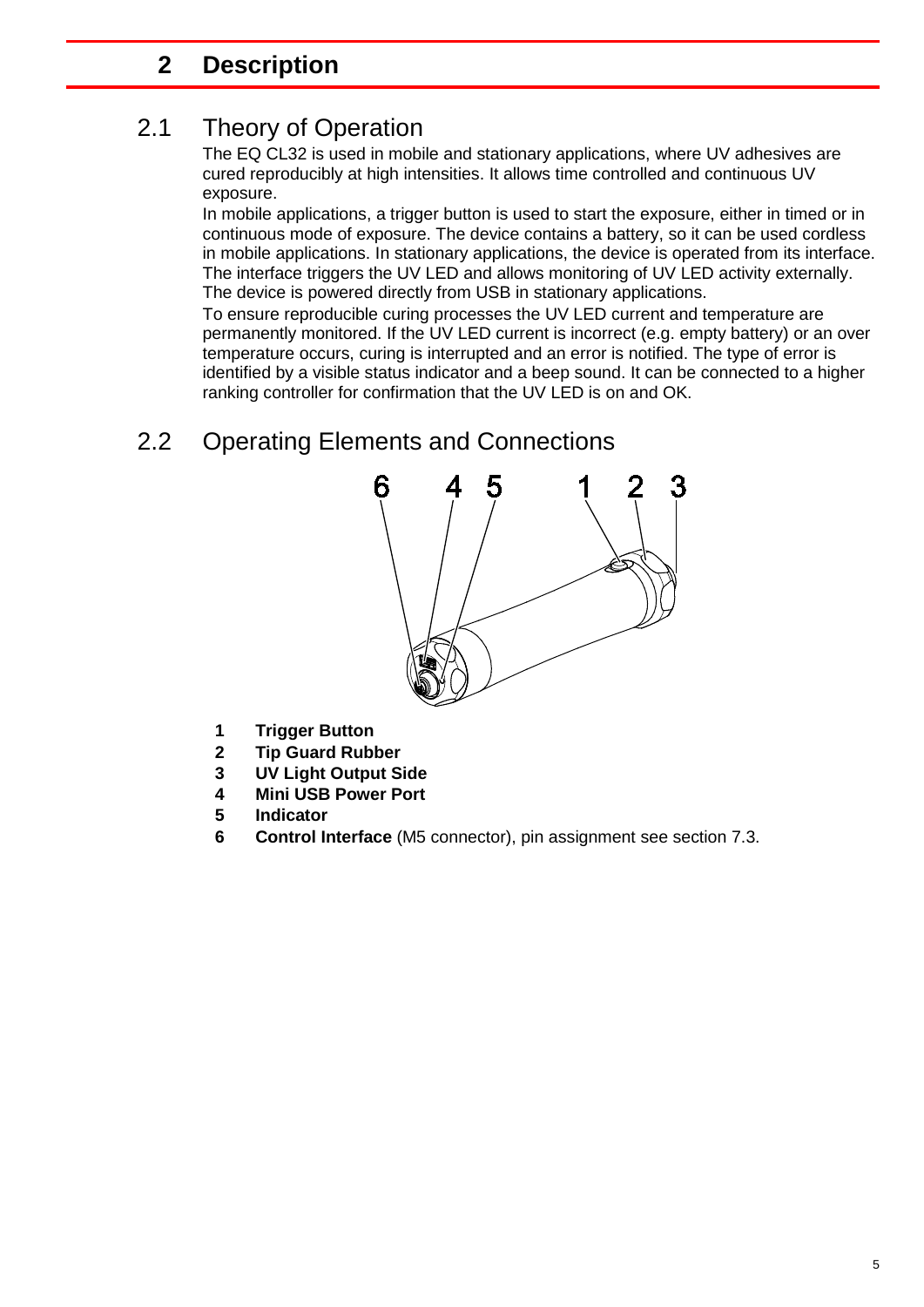### <span id="page-5-1"></span><span id="page-5-0"></span>**3 Technical Data, Safety Features**

#### 3.1 Technical Data

| Operating time          | Cordless: up to 3.0 hours                         |
|-------------------------|---------------------------------------------------|
|                         | Permanently powered: limited by safety features   |
| <b>Battery</b>          | Li-Ion, 3.6 V, 2250 mAh, 8.1 Wh, exchangeable by  |
|                         | <b>LOCTITE</b> service                            |
| Charging time           | $<$ 4.0 h fast charge                             |
|                         | $<$ 5.5 h standard charge                         |
| <b>Dimensions</b>       | Length 139 mm, max. diameter 30.3 mm              |
| Max. length USB cable   | 2 <sub>m</sub>                                    |
| Weight                  | ~110 g                                            |
| Storage temperature     | -10 °C to +70 °C (+14°F to +158°F), dry/dust-free |
| Operating temperature   | +5 °C to +45 °C (+40°F to +113°F)                 |
| Humidity                | 5 % to 95 % r. h. (non-condensing)                |
| <b>Protection Grade</b> | IP 40                                             |

### <span id="page-5-2"></span>3.2 UV Data

#### EQ CL32 LED SPOT 365nm

| 365 nm                                                |
|-------------------------------------------------------|
| min. $2.6 \text{ W} / \text{ cm}^2$ at 10 mm distance |
| 5 mm (rounded square shaped)                          |
| $±$ 50% within specified field                        |
| $>6000$ h $@$ 80 % emission                           |
|                                                       |

#### EQ CL32 LED SPOT 405nm

| Wavelength              | 405 nm                                         |
|-------------------------|------------------------------------------------|
| Output                  | Min. 3.0 W / cm <sup>2</sup> at 10 mm distance |
| <b>Irradiation Area</b> | 5 mm (rounded square shaped)                   |
| Homogeneity             | ± 50% within specified field                   |
| LED-Lifetime            | > 6000 h @ 80 % emission                       |
|                         |                                                |

# **3.3 Safety Features**<br>UV LED over temperature

<span id="page-5-3"></span>Switch-off at UV LED temperature  $> 50$  °C UV LED current error Switch-off if UV LED current exceeds nominal value by  $\pm$  5 % Battery safety limiting Over- and undervoltage, overcurrent, excess temperature Operation with defective battery Yes, if directly connected to the supplied USB mains adaptor.

## 3.4 Mounting Clamp (optional)

<span id="page-5-4"></span>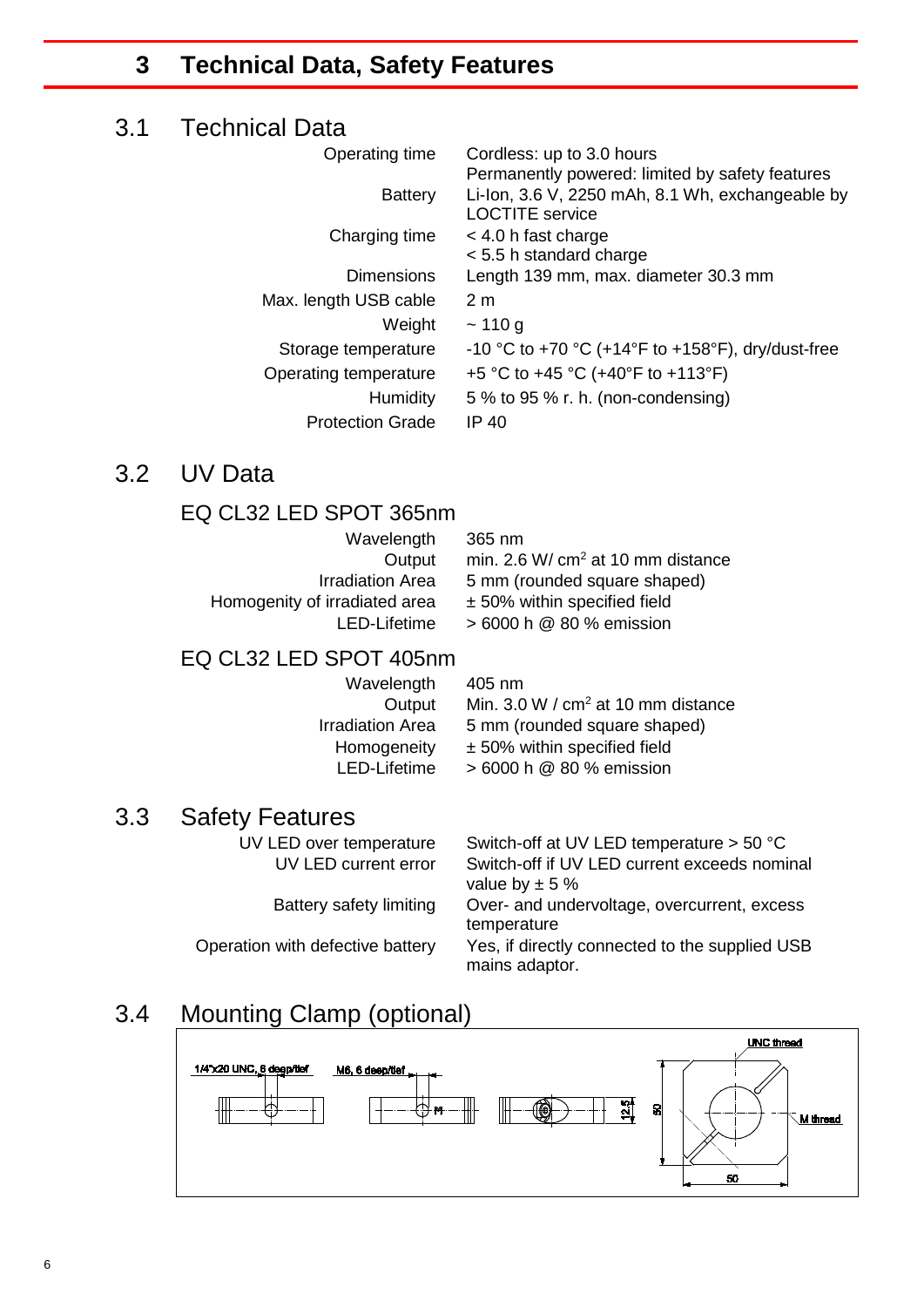### <span id="page-6-0"></span>**4 Prerequisites**

## 4.1 Environmental and Operating Conditions

- The equipment should be installed in a dry, dust-free place.
- The end of the device is positioned no closer than 4mm (0.157 inch) from the Loctite product being cured to minimize adhesive contamination on the light source tip. If adhesive should contaminate the optical output lens, use an appropriate optical tissue and isopropyl alcohol to clean it.

## 4.2 Charging the Device

<span id="page-6-1"></span>If used cordless, the unit is powered by the internal battery and must be charged at a minimum if the unit notifies that the battery is empty.

- Plug in the USB power adaptor to the wall power and use the USB cable to connect the device. The indicator **5** on the rear side of the device lights up in red during charging.
- Unplug the device, when charging is finished. The battery is fully charged, if the indicator **5** on the rear side of the device lights up in green.

| <b>Status</b>                                                                        | <b>Indication</b> |
|--------------------------------------------------------------------------------------|-------------------|
| Charging                                                                             | red, continuous   |
| Charge finished                                                                      | green, continuous |
| Battery empty (or UV LED current error)   red, flashing at 1.5 Hz, beeping, for 10 s |                   |

#### **its**

Note!

The battery recharging time varies depending on the remaining battery capacity and charger type used. When the device is plugged to any USB mains adaptor or USB port, it automatically detects whether to charge fast or slow. With the supplied USB power adaptor the unit will always charge fast. If the battery is completely discharged or even defective, the device can be operated directly from the supplied fast charge mains adaptor. This feature is provided with the included mains adaptor only.

### <span id="page-6-2"></span>**5 Operation**

### 5.1 Handheld Operation

Two distinct modes are available, time controlled mode and continuous mode. **Continuous mode:** Press the trigger button **1** as long as exposure is required. In this mode the duration of exposure is limited by safety features only. To change from time controlled mode to continuous mode, refer to section 5.3.

**Time controlled mode:** Press the trigger button **1** shortly to start exposure for the amount of time set. To set/reset the timer or change from continuous mode to time controlled mode, refer to section 5.3.



If the UV LED is on, the indicator **5** on the rear side of EQ CL32 LED Spot lights up in yellow. If the UV LED current or temperature is not OK, the device switches off and notifies an error. All error notifications are explained in section 7.2 "Error Notifications". For hand-held use, the supplied tip guard rubber should be installed. It preserves the device from rolling away and it dampens mechanical shocks on the optical system.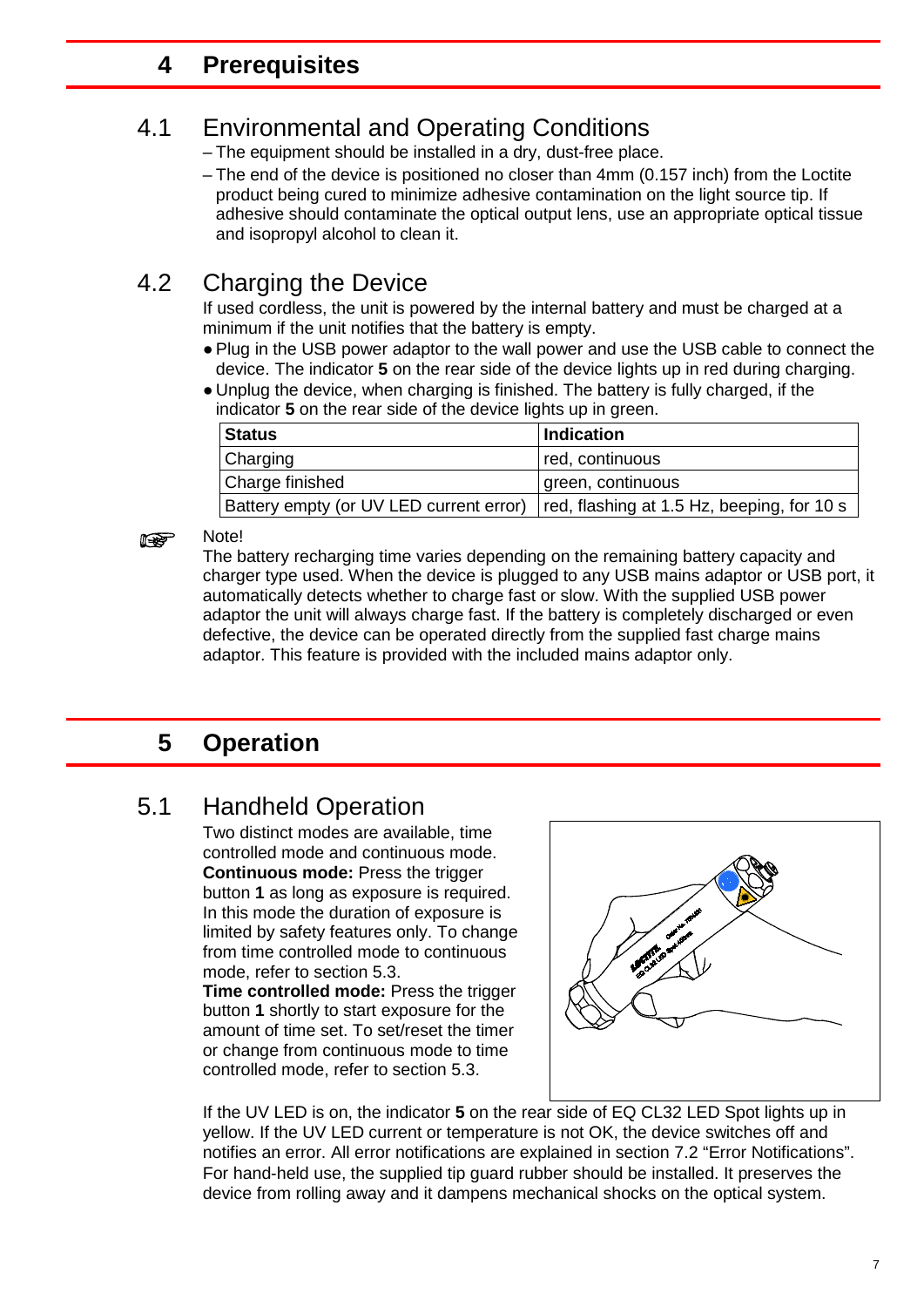#### <span id="page-7-0"></span>**5 Operation**

#### 5.2 Automated Operation

#### 5.2.1 Installing

<span id="page-7-1"></span>Install the EQ CL32 LED Spot using the EQ CL32 mounting kit. Note!

**If Search** 

The EQ CL32 Mounting Kit has to be ordered separately, for order number see section 7.1 "Spare Parts and Accessories".

- First attach the mounting clamp either with the M6 thread or the UNC thread at the intended point.
- Withdraw the red tip guard rubber **2**.
- Slightly loosen the clamping screw.
- Insert the EQ CL32 LED Spot in the clamp as shown in the graphic on the right, ensuring the trigger button is not touched.
- Tighten the clamping screw carefully.



- Plug in a suitable M5 connection cable to the control interface **6** on the rear side of the device to establish a permanent connection to a higher-ranking controller. A suitable cable is part of the EQ CL32 Mounting Kit. The cable wires are connected to a higherranking PLC or control system. The pin configuration of the control interface and the color code of the connection cable are shown in section 7.3 "Pin Assignment Control Interface".
- Plug in the USB power adaptor to the wall power and use the supplied USB cable to permanently supply the device on the USB power port **4**.

#### Note! **Report**

Only use the supplied mains adaptor and USB cables no longer than 2.0 m length. With other AC adaptors or longer USB cables an unlimited illumination time is not guaranteed.

#### 5.2.2 Operating

<span id="page-7-2"></span>• Make sure the EQ CL32 LED Spot is powered.

This is visually indicated by a red or green steady indication **5** on the rear side of the device. For automated operation there is no difference between red and green indication.

● Apply a control voltage (4.5 V to 26 V) to the control interface **6** pin 1 with respect to pin 2 (GND).

As in handheld operation, two distinct operating modes are available, the time controlled mode and the continuous mode.

In continuous mode the device will illuminate as long as the control voltage is applied. In time controlled mode the device will operate for the programmed curing time. The indicator **5** on the rear side of the device lights up in yellow to confirm visually that the UV LED is on.

When the UV LED is switched on from a voltage signal on the control interface **6**, it responds with a closed contact between Pin 3 and 4 of the control interface.

If the contact between Pin 3 and 4 of the control interface is not closed this means that an error condition occured. In this case the UV LED light is switched off to prevent damage. During an error condition the visual indicator **5** and the acoustic beep sound helps to identify the reason of the error. Pls. refer to section 7.2.

#### Note! **REA**

In continuous mode, the duration of the illumination is limited by safety features only. (UV LED current and temperature)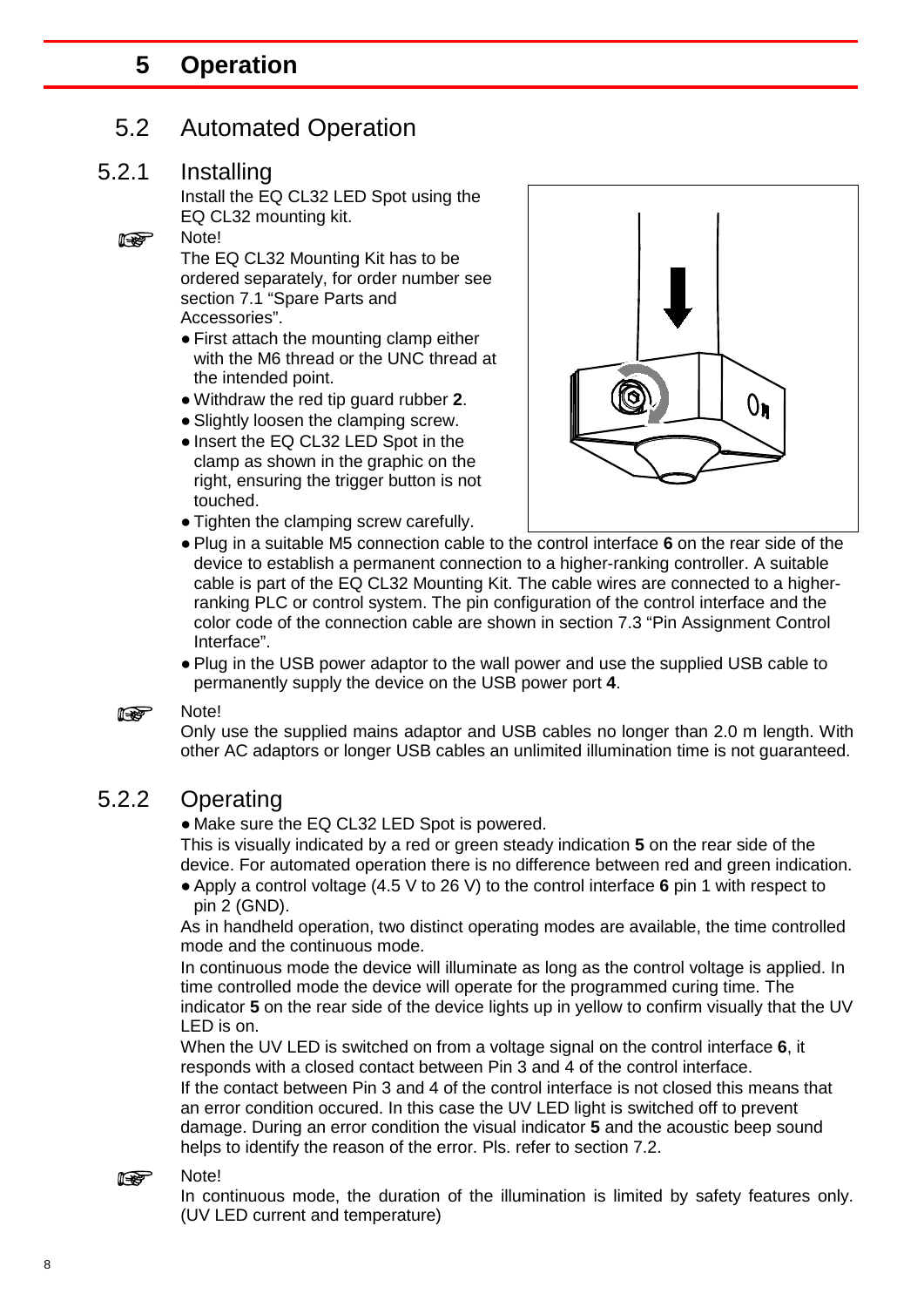#### **5 Operation**

#### 5.3 Time Programming and Mode Selection

The following steps are necessary to set up a cure time and change to time controlled mode:

● Press the trigger button in a fast sequence of four times.

The device beeps, once per second to show that it is expecting a time to be programmed. The new exposure time shall now be programmed within 10 seconds.

If the UV light (and the yellow LED) should already be active due to an external start signal or due to the timer already running, UV curing will be interrupted.

● The trigger button is pressed and held, as long as the desired exposure time shall be. During programming the unit continues to beep every second, that sound may be used to estimate the duration by counting the beeps. After the trigger button is released, the set exposure time is stored and the time-controlled mode is automatically entered. Starting a time controlled exposure is possible by:

–pressing the trigger button **1** or

–applying an external start signal (voltage pulse) from a higher-level controller

#### Note!

The cure time may be adjusted from 0.5 to 120.0 seconds with a resolution of 0.1 seconds.

How to change back to continuous operation mode:

• Press the trigger button shortly in a sequence of four times and then wait 10 seconds, until the unit stops beeping, without pressing the trigger button.

### <span id="page-8-0"></span>**6 Maintenance and Service**

The EQ CL32 LED Spot is generally maintenance-free. Please avoid fingerprints on the glass surfaces!

#### **Caution!** Π

Vapours from some products may gradually accumulate on the optical lens of the device, reducing the light output. It should be inspected regularly and cleaned as necessary using isopropyl alcohol and a soft, clean cloth.

The light output **3** of the EQ CL32 LED Spot should be monitored periodically using a radiometer as various factors may influence the optical output power. Use the Radiometer Dosimeter UV LED, UVA and UVB (for 365 nm), order no. 1390323 or Visible LED, UVV (for 405 nm), order no. 1265282 to monitor the optical output. To monitor the UV performance follow the steps in the instruction sheet of the radiometer. Irradiate the sensor by manually pressing the trigger button **1** or by using the control interface **6** of the EQ CL32 LED Spot.

An adaptor is available to accurately position the EQ CL32 to the radiometer back.This provides consistant position and distance for maximum repeatability of the measurements. See next section for ordering informations.

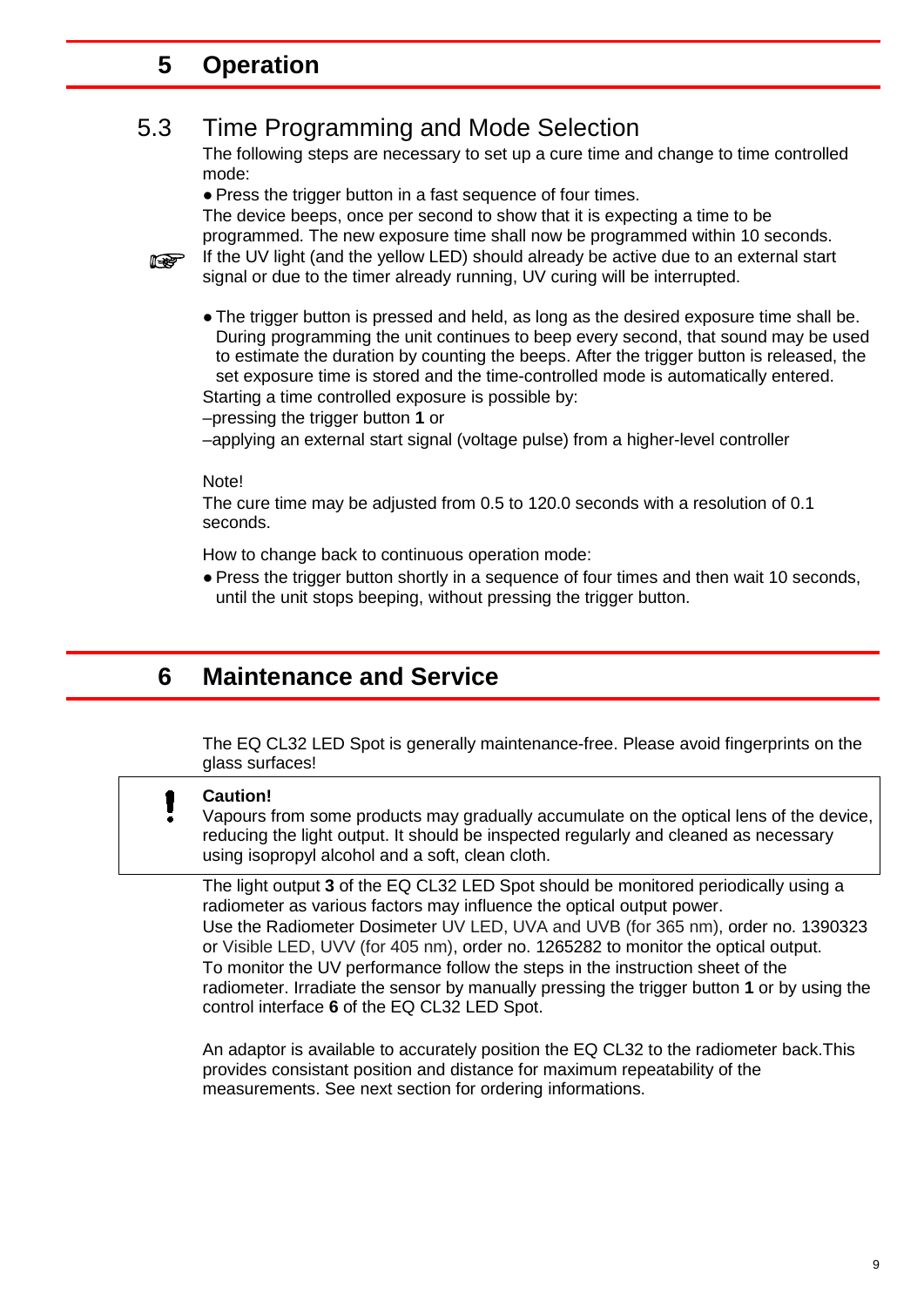#### <span id="page-9-1"></span><span id="page-9-0"></span>**7 Annex**

#### 7.1 Spare Parts and Accessories

| Description                                                   | Order no. |
|---------------------------------------------------------------|-----------|
|                                                               |           |
| Radiometer Dosimeter UV LED, UVA and UVB (for 365 nm) 1390323 |           |
| Radiometer Dosimeter Visible LED, UVV (for 405 nm)  1265282   |           |
|                                                               |           |
| UV Protection Glasses yellow (for both wavelengths)  1175128  |           |

#### 7.2 Error Notifications

When the EQ CL32 LED Spot is examined after an error, the indicator 5 and an acoustic beep helps to identify the error correctly:

| UV LED current error | Red, blinking at 1.5 Hz and beeping for 10 seconds                                                                                      |
|----------------------|-----------------------------------------------------------------------------------------------------------------------------------------|
| (e.g. empty battery) | The UV LED switches off.                                                                                                                |
| Over temperature     | Red, blinking at 4 Hz and beeping until UV LED temperature<br>gets back to < 50 °C, at least for 10 seconds. The UV LED<br>switches off |

### 7.3 Pin Assignment Control Interface

The signals on the M5 control interface are galvanically separated from the internal electronics using solid-state relays. This enhances the reliability of the product in harsh industrial environments.



#### **Caution!**

Absolute Maximum Ratings!

| Parameter                 | PIN no    | Max. rating   |
|---------------------------|-----------|---------------|
| LED On / Off              | 1 and 2   | 28 V          |
| <b>Active Contact 1/2</b> | $3$ and 4 | 126 V, 100 mA |

#### Note!

**REA** 

The potential applied to Status Contact + has to be higher than that on Status Contact -, otherwise the solid-state relay inside the device can be damaged.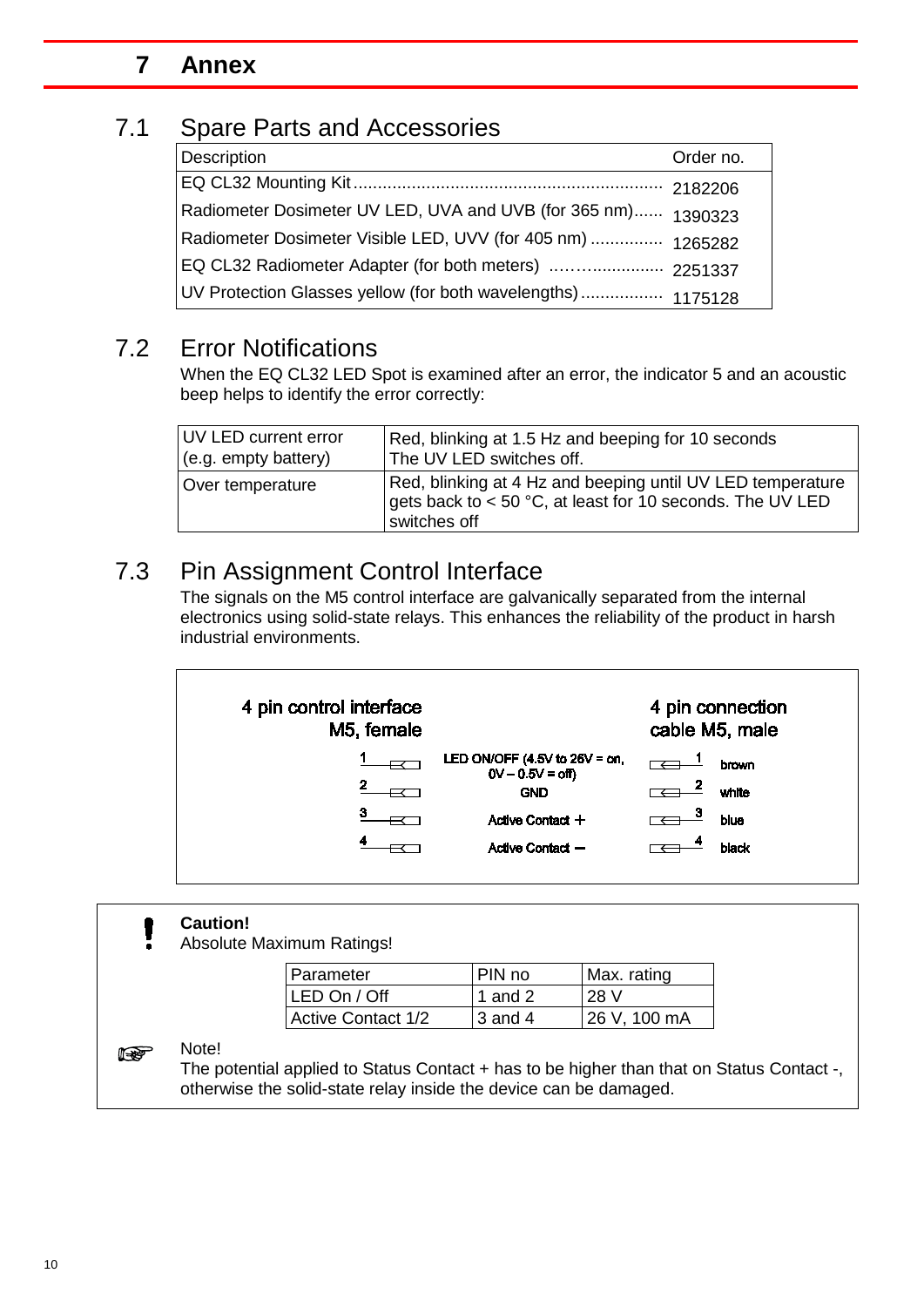### **7 Annex**

## 7.4 Error Detection in Automated Control Systems

Below, a typical wiring to detect errors in automated control systems is shown.

#### **Read** Note!

The Error-Detection as shown below only works in continuous operation mode!



#### Note! **REA**

There is a short delay time (activity output delay) of max. 100ms between the control voltage and the active signal.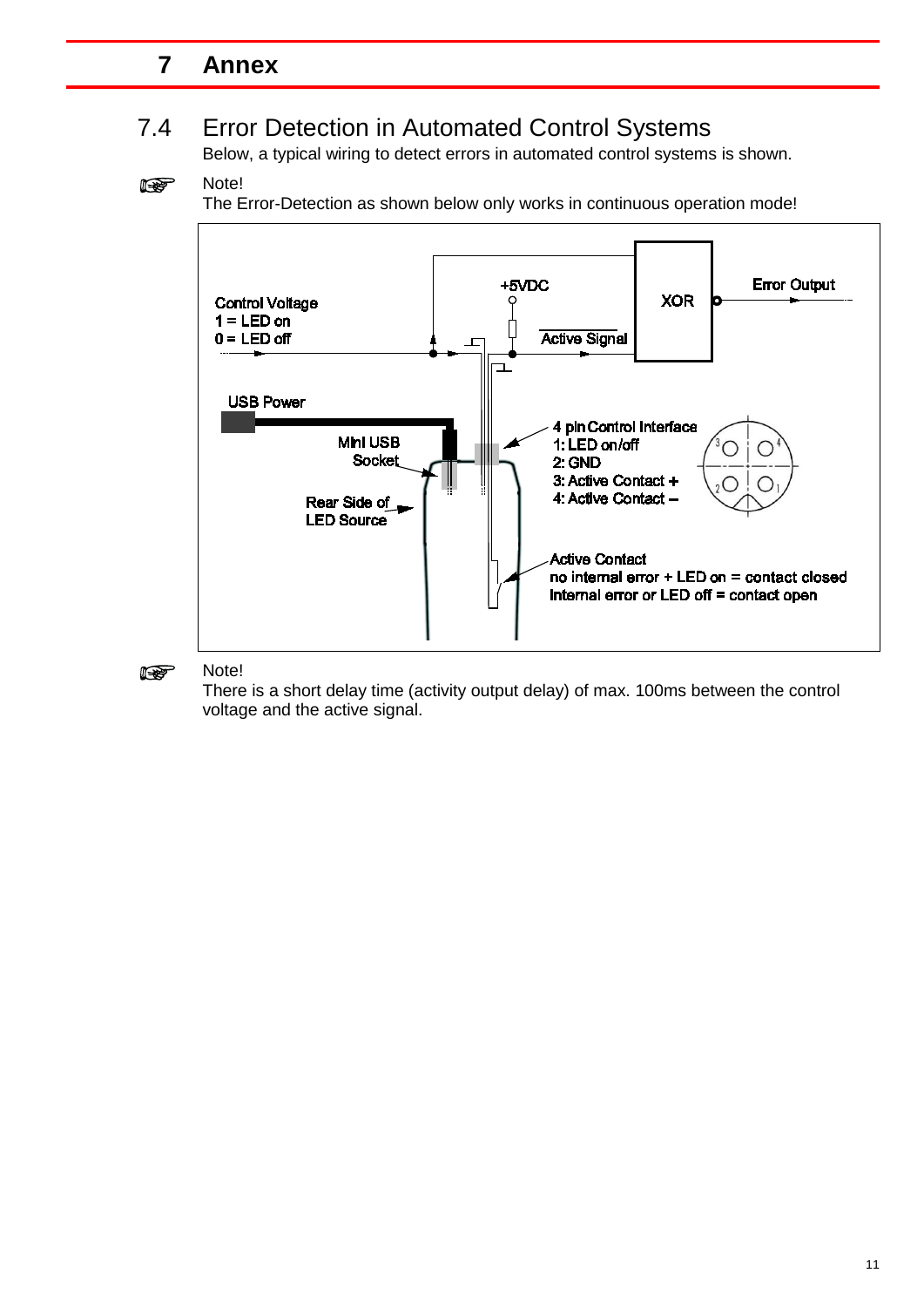<span id="page-11-0"></span>

| <b>Declaration of Conformity</b>                                                                                                                                                                                |                                                                                                                                                  |  |
|-----------------------------------------------------------------------------------------------------------------------------------------------------------------------------------------------------------------|--------------------------------------------------------------------------------------------------------------------------------------------------|--|
| The Manufacturer<br>according to the EC regulations                                                                                                                                                             | Henkel AG & Co. KGaA<br>Standort München<br>Gutenbergstr. 3<br>D-85748 Garching bei München                                                      |  |
| declares that the unit designated in the following is, as a result of its design and construction, in<br>accordance with the European regulations, harmonized standards and national standards listed<br>below. |                                                                                                                                                  |  |
| Designation of the unit                                                                                                                                                                                         | EQ CL32 LED Spot Cure 365<br>EQ CL32 LED Spot Cure 405                                                                                           |  |
| Unit number                                                                                                                                                                                                     | EQ CL32 LED Spot Cure 365: 2182210<br>EQ CL32 LED Spot Cure 405: 2182207                                                                         |  |
| Applicable EC Regulations                                                                                                                                                                                       | EC Directive for Electro-Magnetic Compatibility<br>2004/108/EG<br>EC Directive of RoHS 2002/95/EG<br>EC Directive of Low Voltage 2006/95/EG      |  |
| Applicable harmonized standards                                                                                                                                                                                 | EN ISO 12100, EN ISO 14121-1, EN 60204-1; VDE<br>$0113 - 1.$<br>EN 6100-6-4+A1, EN 6100-1+A1, EN 60950-<br>$1+A11+A1+A12,$<br>EN 62471, EN 50581 |  |
| Authorized person for technical files                                                                                                                                                                           | Henkel AG & Co. KGaA<br>Site Munich<br>Gutenbergstr. 3<br>D-85748 Garching bei München                                                           |  |
| Garching, January 10th, 2017                                                                                                                                                                                    | <b>Business Director AG Germany/Switzerland</b><br>Site Manager Munich                                                                           |  |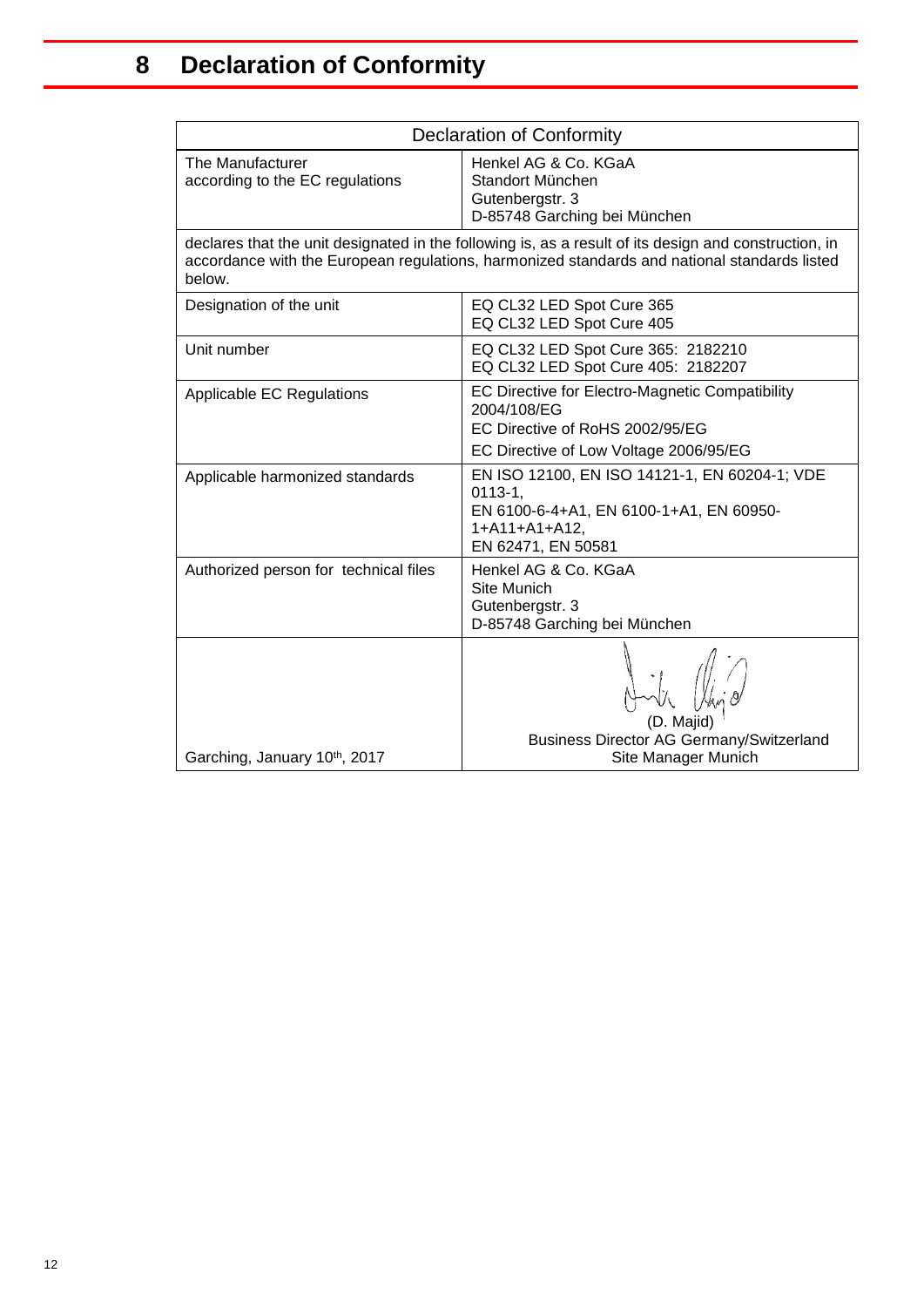## Inhaltsverzeichnis

| 1              |                                                |    |
|----------------|------------------------------------------------|----|
| 1.1            |                                                |    |
| 1.2            |                                                |    |
| 1.3            |                                                |    |
| 1.4            |                                                |    |
| 2              |                                                |    |
| 2.1            |                                                |    |
| 2.2            |                                                |    |
| 3              | Technische Daten, Sicherheitseinrichtungen  17 |    |
| 3.1            |                                                |    |
| 3.2            |                                                |    |
| 3.3            |                                                |    |
| 3.4            |                                                |    |
| $\overline{4}$ |                                                |    |
| 4.1            |                                                |    |
| 4.2            |                                                |    |
| 5              |                                                |    |
| 5.1            |                                                |    |
| 5.2            |                                                |    |
| 5.2.1          |                                                |    |
| 5.2.2          |                                                |    |
| 5.3            |                                                |    |
| 6              |                                                | 20 |
| $\overline{7}$ |                                                |    |
| 7.1            |                                                |    |
| 7.2            |                                                |    |
| 7.3            |                                                |    |
| 7.4            |                                                |    |
| 8              |                                                |    |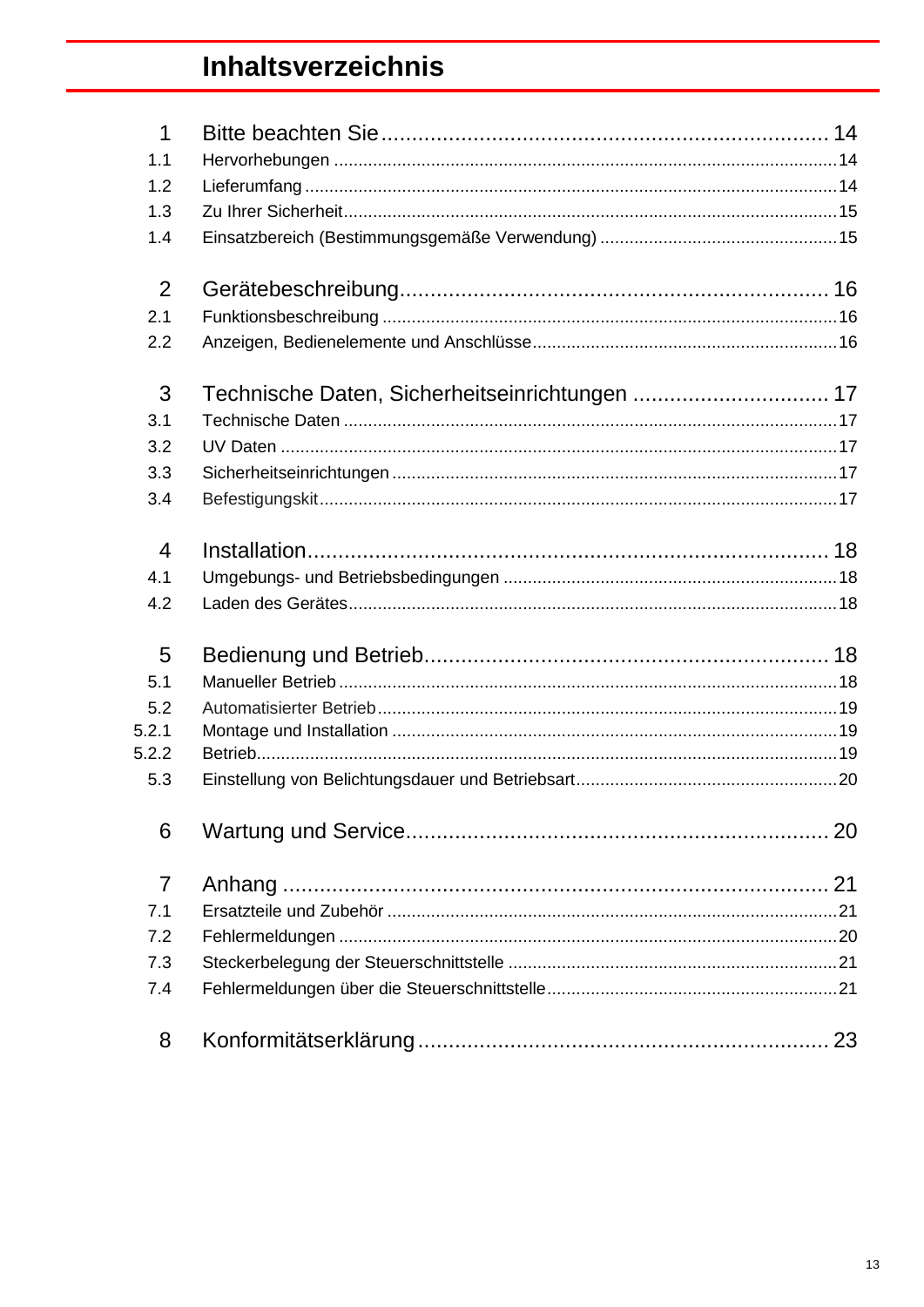## <span id="page-13-0"></span>**1 Bitte beachten Sie**



Vor der Installation des Gerätes: Für den gefahrlosen und erfolgreichen Einsatz des Gerätes ist diese Anleitung vollständig zu lesen. Werden die Anweisungen nicht befolgt, übernimmt der Hersteller keine Garantie.

Bewahren Sie diese Anleitung nach Durchsicht griffbereit auf.



/Ņ

Durch Verwendung des WEEE-Symbols weisen wir darauf hin, dass dieses Produkt nicht als normaler Müll behandelt werden darf. Sie tragen zum Schutz der Umwelt bei, indem Sie dieses Produkt korrekt entsorgen. Genauere Informationen zum Recycling dieses Produktes erhalten Sie von Ihrer Stadtverwaltung oder von Ihrem Müllabfuhrunternehmen.

### <span id="page-13-1"></span>1.1 Hervorhebungen



Verweist auf Sicherheitsvorschriften und die geforderten Vorsichtsmaßnahmen, die den Betreiber des Gerätes oder andere Personen vor Verletzungs- oder Lebensgefahr schützen.



#### **Achtung!**

Hebt hervor, was getan oder unterlassen werden muss, um das Gerät oder andere Sachwerte nicht zu beschädigen.

#### Hinweis! **REA**

Gibt Empfehlungen zum besseren Handhaben des Gerätes bei Bedien- und Einstellvorgängen sowie Pflegearbeiten.

Die fett gedruckten Zahlen im Text beziehen sich auf die entsprechenden Positionsnummern in der Abbildung auf Seite 16.

● Der Punkt hebt einen Handlungsschritt hervor.

Handlungsschritte in den Abbildungen sind durch Pfeile gekennzeichnet. Werden mehrere Handlungsschritte in einer Abbildung dargestellt, bedeutet ein: Schwarzer Pfeil = 1. Handlungsschritt<br>Grauer Pfeil = 2. Handlungsschritt  $= 2$ . Handlungsschritt



### 1.2 Lieferumfang

- <span id="page-13-2"></span>1 EQ CL32 LED Spot 365 nm, Bestellnr. 2182210 oder
- 1 EQ CL32 LED Spot 405 nm, Bestellnr. 2182207.
- 1 Wechselstrom Adapter / USB Ladegerät
- 1 USB-A auf Mini-USB Kabel, Länge 1,8m
- 1 Bedienungsanleitung
- 1 Schutzgummi für die Gerätespitze



Bedingt durch die technische Entwicklung können die Abbildungen und Beschreibungen **Report** in dieser Bedienungsanleitung vom tatsächlich ausgelieferten Gerät in Details abweichen.

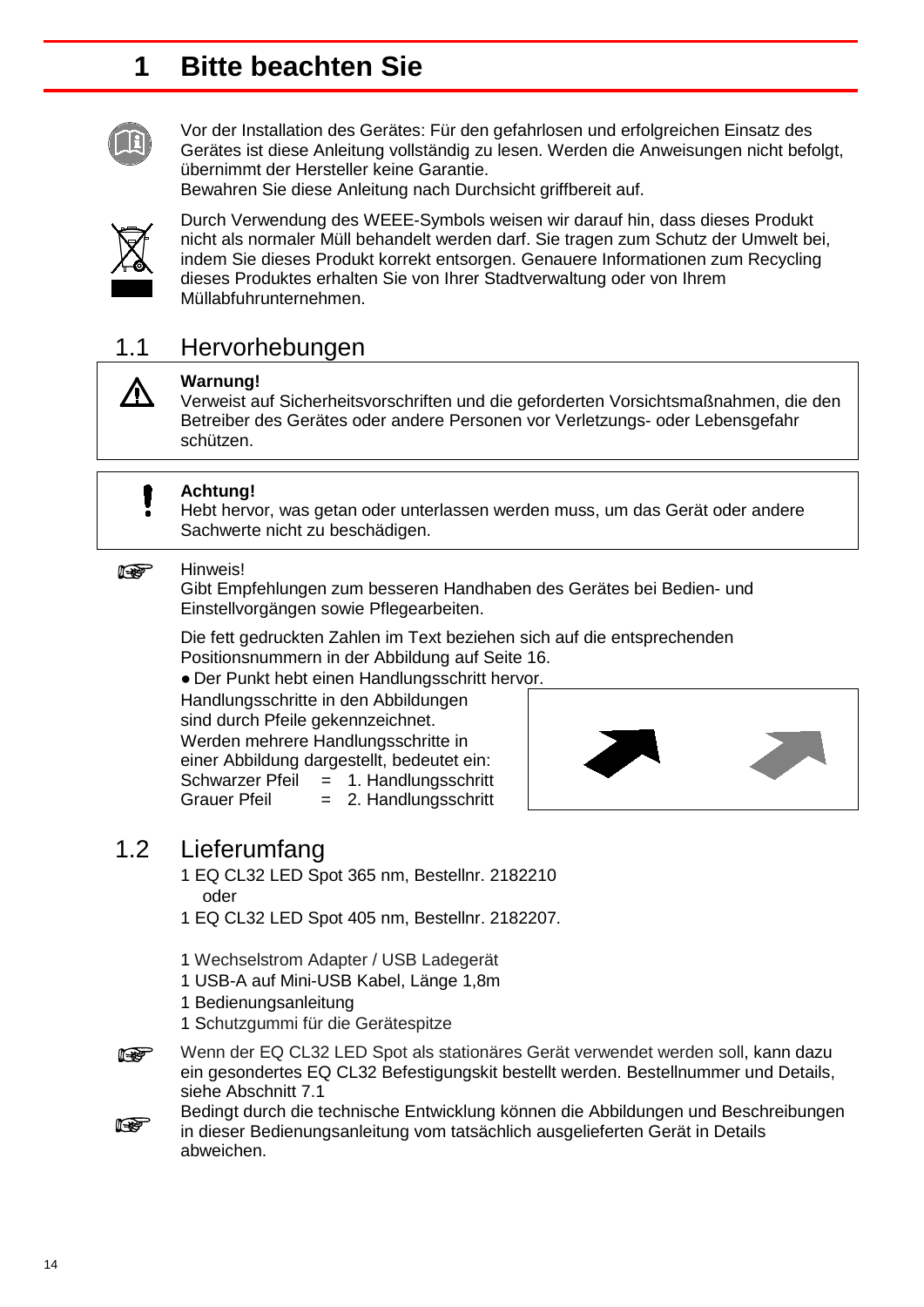## **1 Bitte beachten Sie**

### 1.3 Zu Ihrer Sicherheit

<span id="page-14-0"></span>Informationen über den eingesetzten Klebstoff finden Sie unter der Adresse [www.loctite-equipment.com](http://www.loctite-equipment.com/) in dem entsprechenden Technischen Datenblatt, oder fordern Sie hier das Technische Datenblatt und das Sicherheitsdatenblatt (gem. EU Richtlinie 91/155/EU) an:

Henkel AG & Co. KGaA

+49 89 92 68 11 67 für die englische Version der Datenblätter; für die deutsche Version der Datenblätter.

#### **ANWEISUNGEN in diesen Datenblättern sind unbedingt zu befolgen!**

Innerhalb der Gewährleistungsfrist darf das Gerät nur vom autorisierten Henkel-Service geöffnet und repariert werden.

#### $\bigwedge$ Nicht direkt in die LED-UV Lichtquelle oder in LED-UV-Licht blicken, das über einen Spiegel oder eine andere reflektierende Oberfläche reflektiert wird. Es besteht sonst die Gefahr von Augenschäden. Während des Betriebes UV-Schutzbrille und andere Schutzkleidung tragen. UV Bestrahlung könnte zu Hautverletzungen oder Augenschädigungen führen. Achten Sie darauf, dass Sie das Gerät nicht fallen lassen oder keinen Stößen aussetzen. Andernfalls kann das Gerät dauerhaft beschädigt werden.

**Warnung!**

Betreiben Sie dieses Produkt niemals in einer Weise, die nicht in diesem Handbuch beschrieben ist. Sonst besteht die Gefahr von Schäden durch UV-Licht oder Feuer.

Werfen Sie das Produkt nicht ins Feuer oder ins Wasser. Die Lithium-Ionen-Batterie im Gerät darf nicht verformt, kurzgeschlossen, zerlegt oder modifiziert werden.

Anweisungen des Herstellers beachten! Sicherheitsdatenblatt des eingesetzten Loctite®- Produktes anfordern!

Eventuelle Mängel sind sofort zu melden! Fehler sofort beseitigen!

Verwenden Sie nur Originalersatzteile und Orginalzubehör.

Die aktuell gültigen Sicherheitsnormen müssen beachtet werden!

Dieses Gerät ist keinesfalls zu demontieren, reparieren oder zu modifizieren.

<span id="page-14-1"></span>Für Schäden, die aus der Nichtbeachtung der Bedienungsanleitung resultieren, kann keine Haftung übernommen werden.

### 1.4 Einsatzbereich (Bestimmungsgemäße Verwendung)

Der EQ CL 32 LED Spot ist für die Aushärtung von lichthärtenden Produkten ausgelegt, die bei ultraviolettem und/oder sichtbarem Licht vernetzten.

Das Aushärten findet statt, wenn das Licht auf den flüssigen Klebstoff gerichtet wird. Die Zeit, die für den Härtungsprozess erforderliche Zeit, hängt von der der Art des verwendeten Klebers, und von der Intensität des Lichtes, d.h. von dem Abstand der Gerätespitze zur Oberfläche des Klebstoffs ab. **Die spezielle Optik des CL32 biete eine relativ konstante Intensität und Belichtungsfläche im Bereich von 8 bis 14 mm Arbeitsabstand.**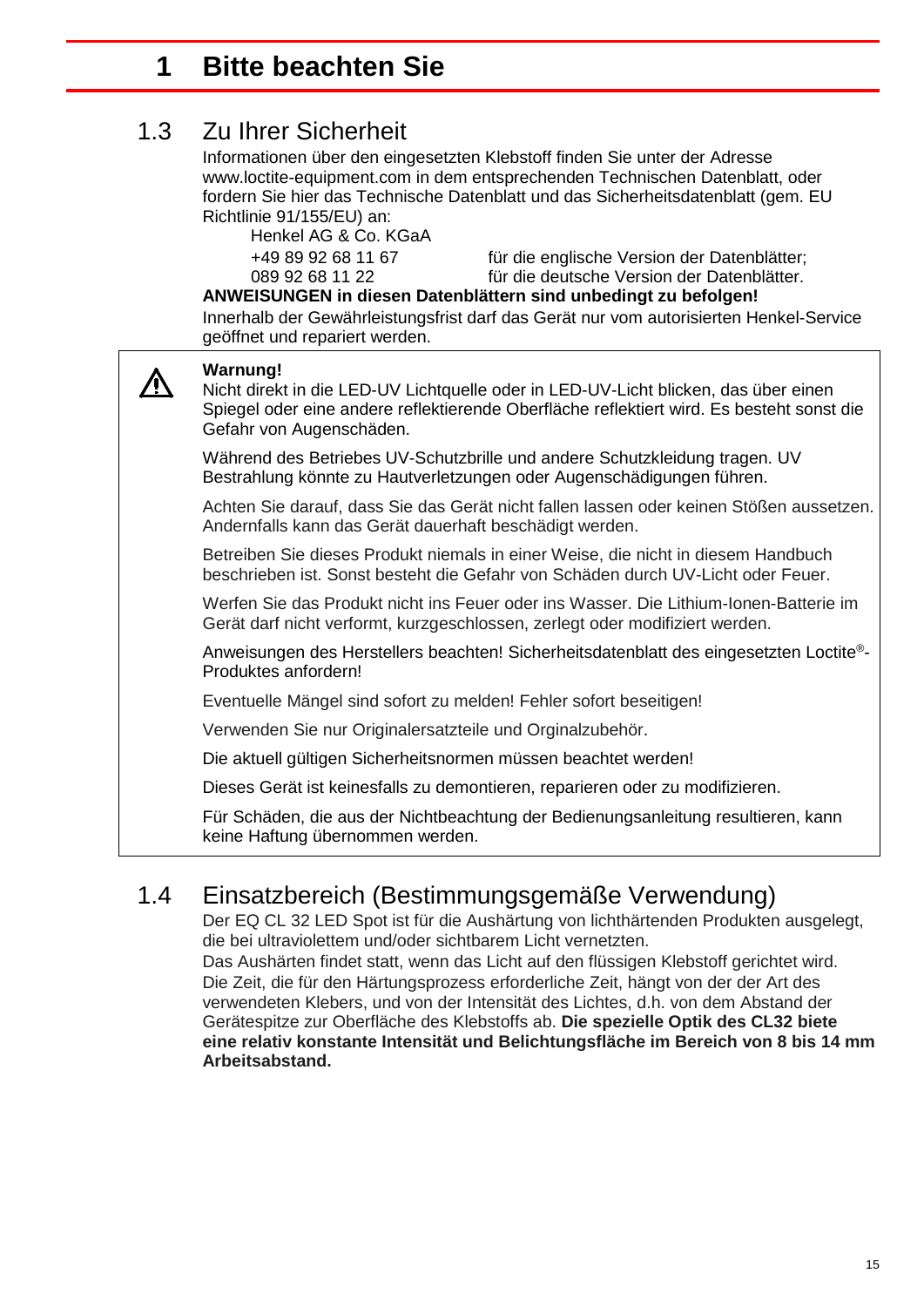## <span id="page-15-0"></span>**2 Gerätebeschreibung**

#### 2.1 Funktionsbeschreibung

<span id="page-15-1"></span>Der CL 32 LED Spot härtet UV-Klebstoffe reproduzierbar bei hohen Intensitäten mit entsprechender Spitzenwellenlänge bei 365 nm oder 405 nm aus. Die Lichtquelle kann sowohl für mobile als auch für stationäre Anwendungen (z. B. in der automatisierten Produktion) verwendet werden.

Das Gerät verfügt über zwei Möglichkeiten der Belichtungszeitsteuerung: Solange der Auslöser gedrückt wird, oder solange eine vorab programmierbare Zeit abläuft.

Die eingebaute Lithium-Ionen-Batterie ermöglicht einen schnurlosen Betrieb des Gerätes von mindestens 3 Stunden Dauer. Sie kann über den Mini-USB-Port am Gerät aufgeladen werden.

Bei stationären Anwendungen wird das Gerät über die 4-polige Steuerschnittstelle eingeschaltet. Der aktuelle Zustand des Gerätes kann über diese Schnittstelle abgefragt werden. Das mitgelieferte Netzteil muss dann dauerhaft über den Mini USB Anschluss mit dem Gerät verbunden sein.

Um reproduzierbare Aushärtevorgänge zu gewährleisten, überwacht das Gerät permanent die Betriebsspannung, den LED Strom und die LED Temperatur. Wenn die Spannung nicht korrekt ist (z.B. leerer Akku) oder eine Übertemperatur auftritt, schaltet die UV LED aus und informiert über die Statusanzeige sowie über die 4-polige Schnittstelle, dass ein Fehler aufgetreten ist.

Im mobilen und stationären Einsatz wird die Art des Fehlers durch die Statusanzeige und durch einen Signalton angezeigt.

Um im automatisierten oder stationären Betrieb die korrekte Funktion des Gerätes anzuzeigen, schließt während der Belichtung ein Kontakt der Schnittstelle. Dies ermöglicht es einer übergeordneten Steuerung eventuelle Fehler sofort und zuverlässig zu erkennen.

### <span id="page-15-2"></span>2.2 Anzeigen, Bedienelemente und Anschlüsse



- **1 Auslöser**
- **2 Schutzgummi** für die Gerätespitze
- **3 UV-Lichtausgangsseite**
- **4 Mini-USB-Port**
- **5 Statusanzeige**

#### **6 4-pol. Steuerschnittstelle** M5-Buchse, Steckerbelegung siehe Abschnitt 7.3.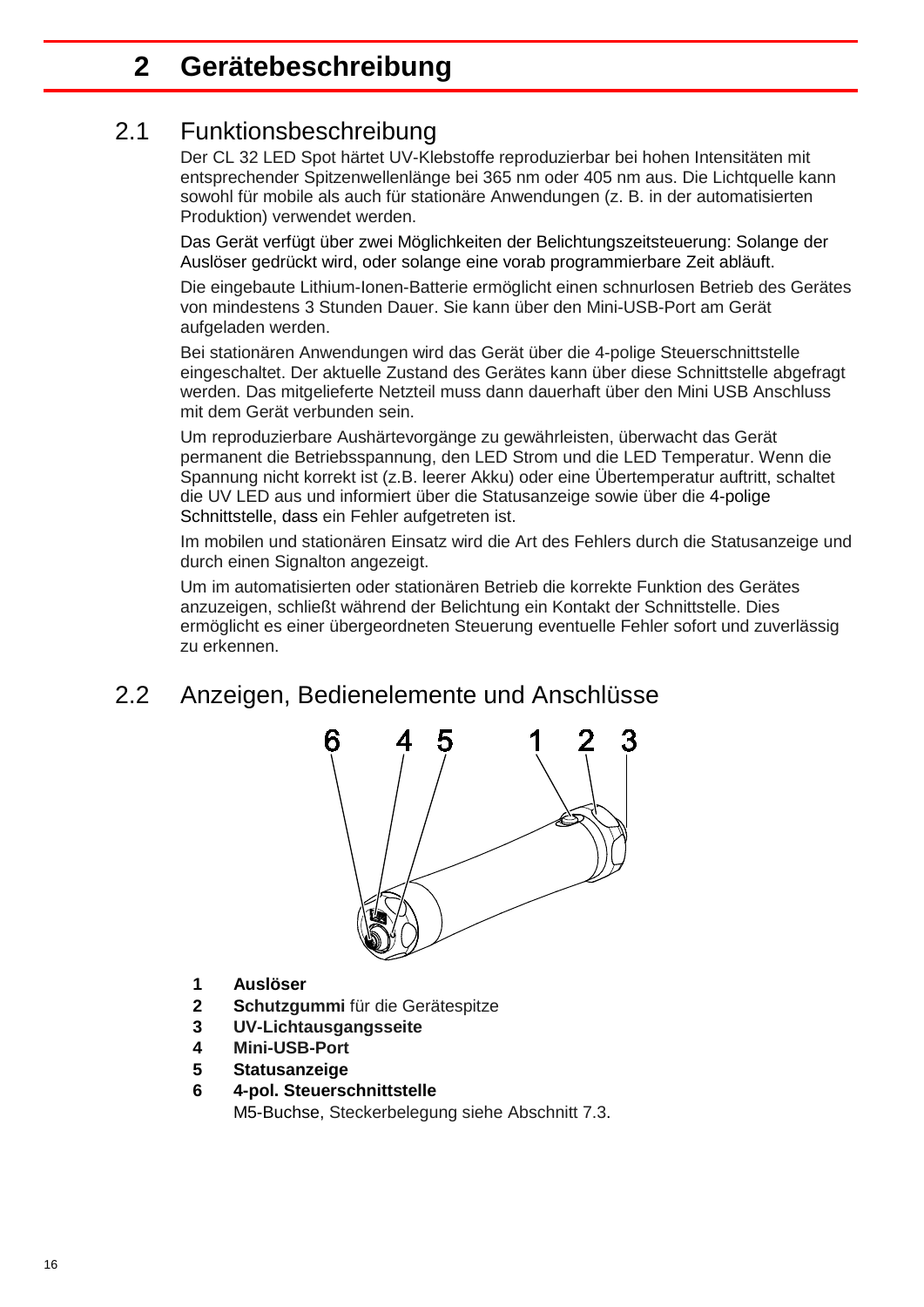## <span id="page-16-1"></span><span id="page-16-0"></span>**3 Technische Daten, Sicherheitseinrichtungen**

### 3.1 Technische Daten

| <b>Betriebsdauer</b>       | Schnurlos bis zu 3.0 Stunden Dauerbetrieb<br>Im Dauerbetrieb ist die Befestigungsschelle im<br>Befestigungskit oder eine vergleichbare<br>zusätzliche Kühlung zu verwenden! |
|----------------------------|-----------------------------------------------------------------------------------------------------------------------------------------------------------------------------|
| Wieder aufladbare Batterie | Li-Ion, 3.6 V, 2250 mAh, 8.1 Wh,<br>vom Loctite Service austauschbar                                                                                                        |
| Ladezeit                   | $<$ 4.0 h Schnellladung<br>< 5.5 h Standardladung                                                                                                                           |
| Abmessungen                | Länge 142 mm, max. Durchmesser 31 mm                                                                                                                                        |
| Max. Länge USB-Kabel       | Max. $2 \text{ m}$                                                                                                                                                          |
| Gewicht                    | ~110 g                                                                                                                                                                      |
| Lagertemperatur            | -10 °C bis +70 °C (+14°F bis +158°F),<br>trocken/staubfrei                                                                                                                  |
| Betriebstemperatur         | +5 °C to +45 °C (+40°F to +113°F)                                                                                                                                           |
| Relative Luftfeuchtigkeit  | 5 % bis 95 % rel. LF (nicht kondensierend)                                                                                                                                  |
| Schutzgrad                 | IP 40                                                                                                                                                                       |
|                            |                                                                                                                                                                             |

#### <span id="page-16-2"></span>3.2 UV Daten

#### EQ CL32 LED SPOT 365nm

| Wellenlänge        | 36  |
|--------------------|-----|
| Leistung           | mir |
| Beleuchtungsfläche | 5 x |
| Homogenität        | ± 5 |
| LED-Lebensdauer    | Na  |

5 nm n. 2,6W/cm<sup>2</sup> im Abstand von 10 mm  $5 \text{ mm}$ 50% in der spezifizierten Belichtungsfläche ch 6000 h mindestens noch 80 % Emission

#### EQ CL32 LED SPOT 405nm

Wellenlänge 405 nm Leistung Garantierte Leistung min. 3 W/cm<sup>2</sup> im Abstand von 10 mm, getestete Leistung bis 4.5 W / cm² Beleuchtungsfläche 5 x 5 mm<br>Homogenität ± 50% in Homogenität ± 50% in der spezifizierten Beleuchtungsfläche<br>LED-Lebensdauer Nach 6000 h mindestens noch 80 % der Emissi Nach 6000 h mindestens noch 80 % der Emission

#### <span id="page-16-3"></span>3.3 Sicherheitseinrichtungen

LED Übertemperatur Abschaltung bei einer LED-Temperatur > 50 °C<br>LED-Strom unzulässig Abschaltung, wenn der LED-Strom um ± 5 % vo Abschaltung, wenn der LED-Strom um  $\pm$  5 % vom Sollwert abweicht Akku-Sicherheit Über- und Unterspannung, Überstrom, Übertemperatur

## 3.4 Abmessungen des Befestigungskits (optional erhältlich)

<span id="page-16-4"></span>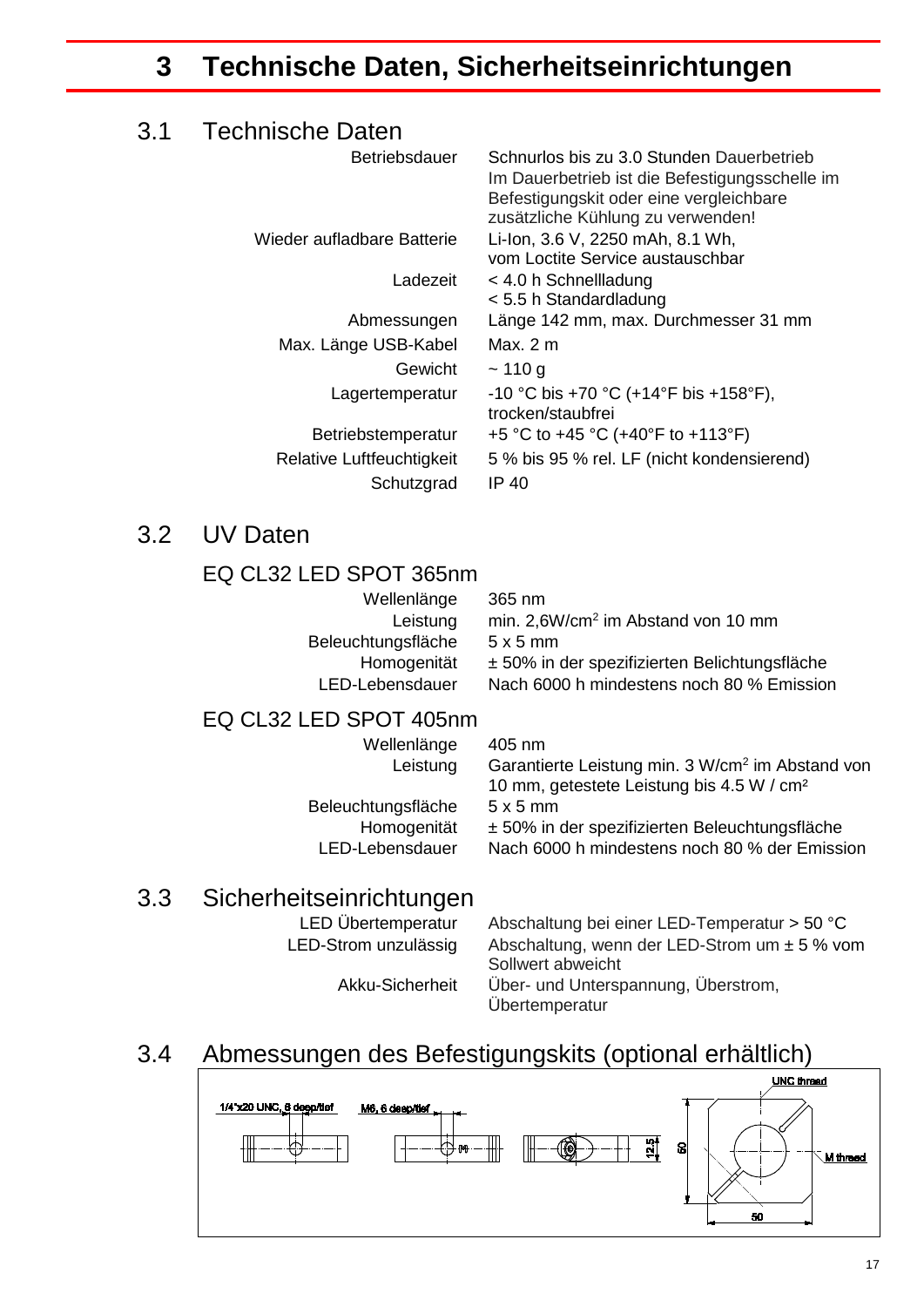## <span id="page-17-0"></span>**4 Installation**

#### 4.1 Umgebungs- und Betriebsbedingungen

<span id="page-17-1"></span>– Gerät an einem trockenen, staubfreien Ort benutzen.

– Die Spitze der Lichtquelle ist nicht näher als 4 mm (0,16 Inch) von dem zu härtenden Loctite-Produkt zu positionieren, um eine Verunreinigung der Optik durch Klebstoff oder beim Aushärten entstehende Dämpfe zu vermeiden. Wenn der Klebstoff die optische Linse dennoch verunreinigen sollte, muss sie umgehend gereinigt werden.

## 4.2 Laden des LED Spots

<span id="page-17-2"></span>Die Mini-USB Buchse **4** auf der Rückseite des LED-Spots wird zum Aufladen des Geräts verwendet. Das USB-Netzteil und ein USB-Verbindungskabel liegen dem Gerät bei. Im Akkubetrieb wird das Gerät von der internen Li-Ionen-Batterie versorgt und muss spätestens dann aufgeladen werden, wenn das Gerät einen leeren Akku meldet.

- Das USB-Netzteil an die Stromversorgung und das Gerät mit dem mitgelieferten USB-Kabel an das USB-Netzteil anschließen. Die Anzeige **5** auf der Rückseite des Gerätes leuchtet rot, solange der Ladevorgang dauert.
- Die LED-Quelle vom Netzteil trennen, wenn der Ladevorgang beendet ist. Der Akku ist vollständig geladen, wenn die Statusanzeige **5** auf der Geräterückseite grün leuchtet.

| <b>Status</b>        | <b>Status Anzeige 5</b> |
|----------------------|-------------------------|
| Ladung               | rot, kontinuierlich     |
| Voll geladen         | grün, kontinuierlich    |
| <b>Batterie leer</b> | rot blinken + Signalton |

#### Hinweis! r 1

Vor Inbetriebnahme den Akku vollständig laden!

Die Ladezeit des Akkus hängt von der verbleibenden Akkukapazität und dem verwendeten Ladegerättyp ab. Wenn das Gerät an ein USB-Netzteil und an der Mini-USB Buchse **4** angeschlossen ist, erkennt es automatisch, ob es schnell oder langsam aufgeladen werden soll. Mit dem mitgelieferten USB-Netzadapter wird das Gerät immer schnell aufgeladen. Wenn der Akku vollständig entladen oder gar defekt ist, kann der LED Spot auch über das mitgelieferte Netzteil betrieben werden. Diese Funktion ist nur mit dem ausgelieferten Netzteil gewährleistet.

## <span id="page-17-3"></span>**5 Betrieb**

## 5.1 Handgeführter Betrieb

<span id="page-17-4"></span>Für handgeführte Anwendungen wird der mitgelieferte Schutzgummi installiert. Er verhindert das Wegrollen des LED Spots beim Ablegen und dämpft mechanische Stöße auf das optische System. Es stehen zwei verschiedene Betriebsarten zur Verfügung: In der werksseitig voreingestellten Betriebsart "Dauerbetrieb" belichtet das Gerät, solange der Auslöser **1** gedrückt wird. Es



kann aber auch in die Betriebsart "Zeitgesteuerter Betrieb" umgeschaltet werden, indem eine zuvor einprogrammierte feste Belichtungszeit abgerufen wird.

Wenn der LED Spot in Betrieb ist, leuchtet die Statusanzeige **5** auf der Rückseite des LED-Spots gelb. Die Dauer der Belichtung ist nur durch die Sicherheitsmerkmale begrenzt. Das Gerät schaltet aus und informiert, wenn Fehler vorliegen (z. B. der Akku leer oder die LED zu heiß geworden ist).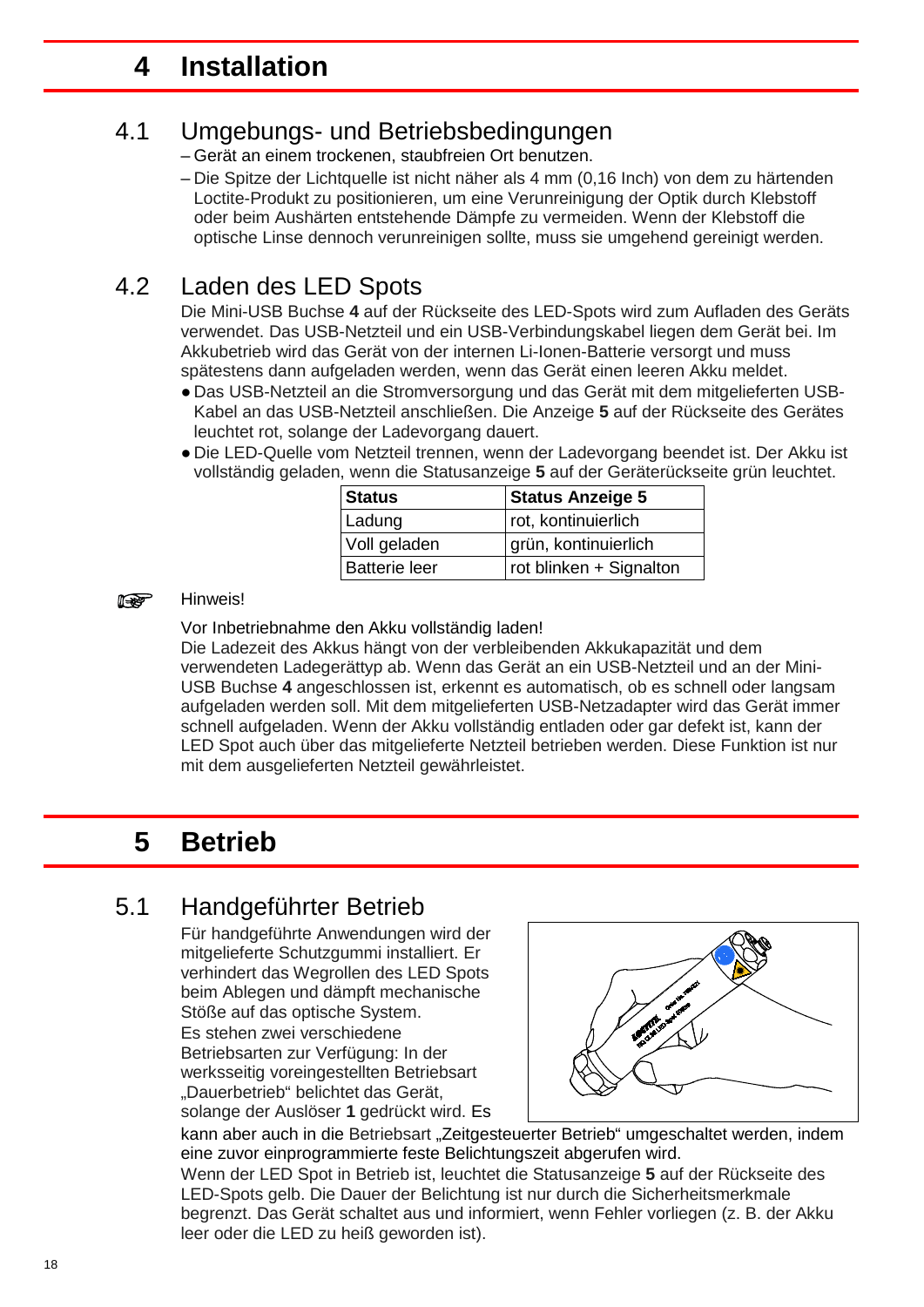## <span id="page-18-0"></span>**5 Betrieb**

### 5.2 Stationärer Betrieb

#### 5.2.1 Montieren und Installieren

<span id="page-18-1"></span>Für stationären Betrieb wird der Schutzgummi abgezogen. Der EQ CL32 LED Spot wird mit Hilfe des CL32 Befestigungskits an der vorgesehenen Stelle montiert. Die enthaltene Aluschelle dient der präzisen und sicheren Positionierung und bietet zugleich beste Wärmeableitung.

- Zuerst Befestigung entweder mit dem M- oder dem UNC-Gewinde montieren.
- Die Klemmschraube leicht lösen.
- Den CL32 LED Spot in die Befestigung stecken, wie in der Grafik nebenan gezeigt. Der Betätigungsknopf muss dabei immer frei bleiben.
- Die Klemmschraube vorsichtig wieder anziehen.



Das CL32 Befestigungskit muss extra bestellt werden, Bestellnummer siehe Abschnitt 7.1.

- Das im Befestigungskit enthaltene M5-Anschlusskabel an die 4-pol. Steuerschnittstelle **6** auf der Rückseite des LED Spots anstecken, wenn das Gerät mit einer übergeordneten Steuerung betrieben werden soll. Die Belegung der 4-pol. Steuerschnittstelle und der Farbcode des M5-Anschlusskabels sind im Abschnitt 7.3 "Pinbelegung der 4-poligen Steuerschnittstelle" aufgeführt.
- Das USB-Netzteil an die Stromversorgung anschließen und das mitgelieferte USB-Kabel verwenden, um den LED Spot dauerhaft über den Mini-USB-Port **4** zu versorgen.

#### **Read** Hinweis!

Verwenden Sie nur das mitgelieferte Netzteil und ein USB-Kabel, das nicht länger als 2,0 m ist. Bei anderen Netzteilen oder längeren USB-Kabeln kann eine dauerhafte Belichtung nicht gewährleistet werden.

#### 5.2.2 Betrieb

- <span id="page-18-2"></span>● Stellen Sie sicher, dass die Lichtquelle mit Strom versorgt ist. Dies wird durch eine rote bzw. grüne Statusanzeige **5** auf der Rückseite des EQ CL32 LED Spot angezeigt. Im stationären Betrieb mit angeschlossener externer Stromversorgung gibt es keinen Unterschied zwischen roter und grüner Anzeige.
- Statt des Auslösers kann die 4 polige Steuerschnittstelle **6** benutzt werden. Zum Starten der Belichtung wird eine Steuerspannung (4,5 V bis 26 V) angelegt. Auch hier stehen die zwei Betriebsarten "Dauerbetrieb" und "Zeitgesteuerter Betrieb" zur Verfügung. Im Dauerbetrieb belichtet das Gerät so lange wie die Steuerspannung anliegt. Im zeitgesteuerten Betrieb wird bei einem kurzen Impuls der Steuerspannung die programmierte Belichtungszeit abgerufen. Die Statusanzeige **5** auf der Rückseite des Gerätes leuchtet gelb, um zu bestätigen, dass die UV LED leuchtet, und kein Fehler vorliegt.

Die Dauer der Belichtung ist im Dauerbetrieb nur durch Sicherheitseinrichtungen begrenzt. Über die 4 polige Steuerschnittstelle **6** wird auch der Status des Gerätes ausgegeben. Ein optisch getrennter MOS Kontakt schließt während der Belichtung, wenn kein Fehler anliegt. Siehe: Abschnitt 7.3

Tritt ein Fehler bei der Belichtung auf (z.B. LED Temperatur oder LED Strom unzulässig hoch), so schaltet die UV LED aus, um dauerhafte Schäden zu verhindern. Ferner öffnet dann der MOS-Kontakt auch während der Belichtung, um den Fehler einer übergeordneten Steuerung anzuzeigen.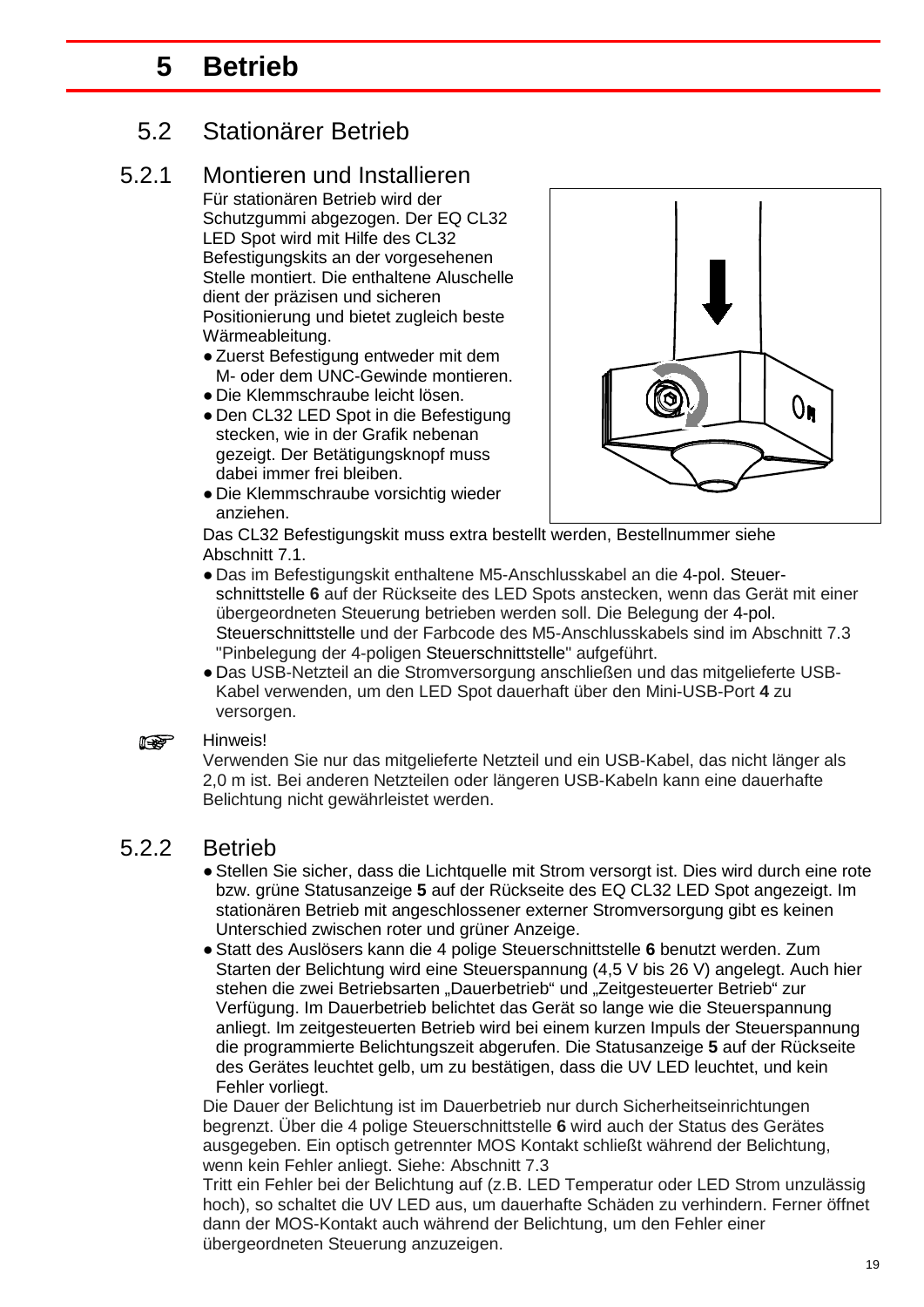## <span id="page-19-0"></span>**5 Betrieb**

#### 5.3 Einstellung einer Belichtungszeit und Wechsel zum zeitgesteuerten Betrieb

Im Dauerbetrieb belichtet das Gerät, solange der Auslöser **1** gedrückt wird bzw. das Startsignal ansteht. Es ist aber auch möglich, eine feste Belichtungszeit einzustellen. Die einstellbare Belichtungszeit kann zwischen 0,5 s und 120 Sekunden liegen. ● Viermal rasch hintereinander den Auslöser **1** kurz drücken.

Falls gerade eine Belichtung läuft, wird diese abgebrochen und das Gerät piept im Sekundentakt. Es zeigt damit an, dass es auf die Programmierung einer Zeitvorgabe wartet.

● Während das Gerät piept, wird der Auslöser **1** für die gewünschte Zeit gedrückt. Das Gerät piept während der Programmierung weiterhin sekundenweise und ermöglicht damit eine grobe Abschätzung der Belichtungszeit, etwa durch Abzählen der Töne. Nach dem Loslassen des Auslösers wird die vorgegebene Zeit als Belichtungszeit gespeichert und das Gerät wechselt in den zeitgesteuerten Betrieb.

Im zeitgesteuerten Betrieb kann die abgespeicherte Belichtungszeit durch Drücken des Auslösers **1** oder durch ein externes Startsignal einer übergeordneten Steuerung abgerufen werden.

Zurückwechseln in den Dauerbetrieb:

● Viermal rasch hintereinander den Auslöser **1** kurz drücken, und die 10 Sekunden verstreichen lassen, - solange das Gerät piept-, ohne dabei den Auslöser **1** zu betätigen.

## <span id="page-19-1"></span>**6 Wartung und Service**

Das Gerät ist wartungsfrei. Ist die optische Ausgangslinse verschmutzt, kann sie vorsichtig mit Alkohol (z. B. Isopropylalkohol) gereinigt werden. Fingerabdrücke auf den Glasflächen sind zu vermeiden!

#### **Achtung!**

Dämpfe von Produkten können sich allmählich auf der optischen Ausgangslinse der Lichtquelle absetzen, wodurch die Lichtausgabe verringert wird. Sie sollte regelmäßig kontrolliert und gegebenenfalls mit Isopropylalkohol und einem weichen, sauberen Tuch gereinigt werden.

Der Lichtausgang **3** des LED Spots sollte regelmäßig mit einem Radiometer überprüft werden, da verschiedene Faktoren die optische Ausgangsleistung beeinflussen können. Mit dem Radiometer Dosimeter UV LED, UVA und UVB (für 365 nm), Bestellnr. 1390323 bzw. Radiometer Dosimeter Visible LED, UVV (für 405 nm), Bestellnr. 1265282 können die Messungen in vordefinierten Zeitintervallen durchgeführt werden.

Zur Überwachung der UV-Leistung ist den Schritten der Bedienungsanleitung des Radiometers zu folgen. Bestrahlen Sie den Sensor durch manuelles Betätigen des Auslösers **1** oder durch Verwendung der Steuerschnittstelle **6** des LED Spots.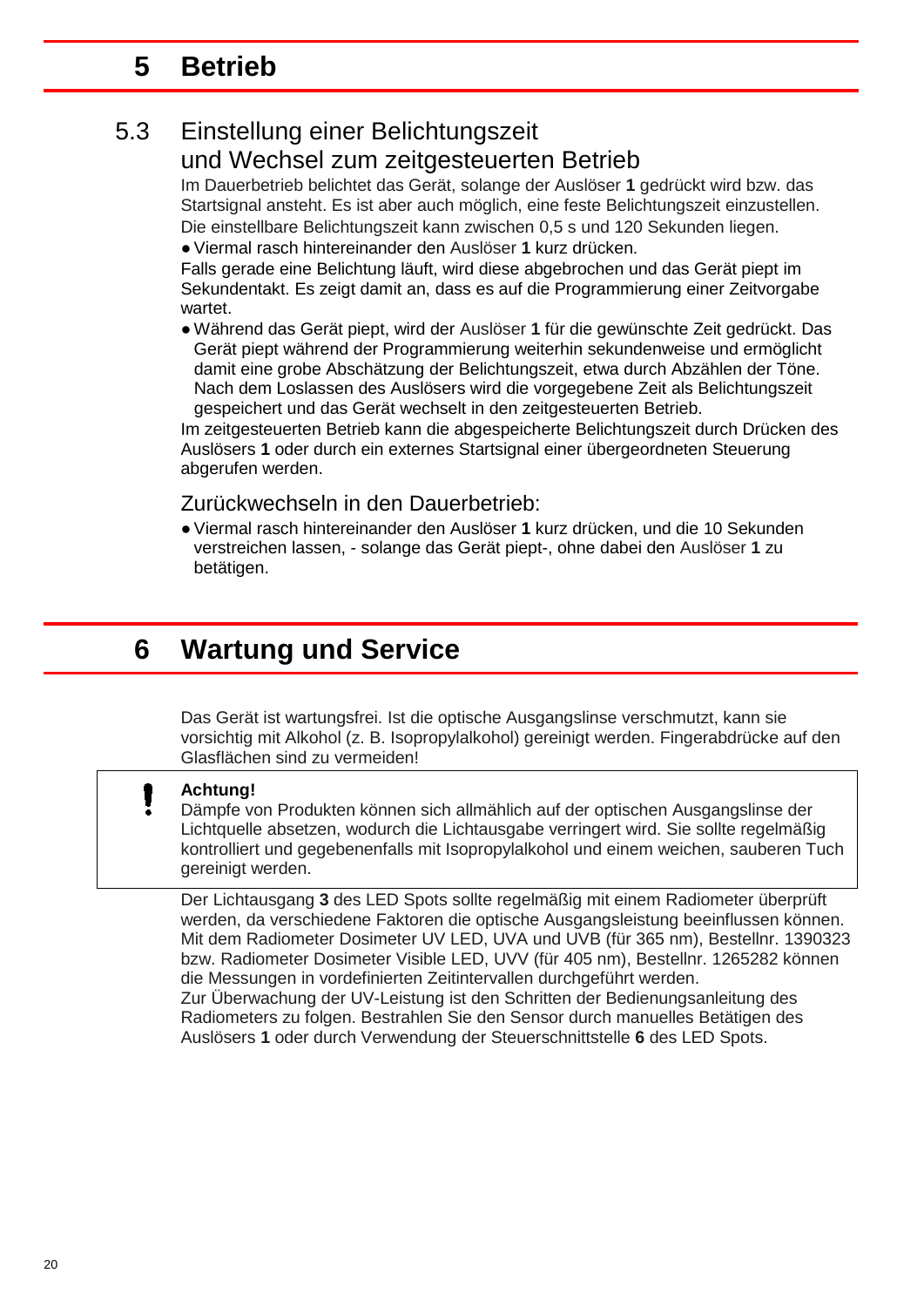## <span id="page-20-0"></span>**7 Anhang**

### 7.1 Ersatzteile und Zubehör

<span id="page-20-1"></span>

| Bezeichnung                                         | Bestell-Nr. |
|-----------------------------------------------------|-------------|
|                                                     | 2182206     |
|                                                     |             |
| UV Meßgerät Visible LED, UVV (für 405 nm)  1265282  |             |
|                                                     |             |
| UV-Schutzbrille gelb für beide Wellenlängen 1175128 |             |

### 7.2 Fehlermeldungen

Tritt ein Fehler auf, hilft die Statusanzeige **5** und der akustische Signalton des Geräts, den Fehler korrekt zu identifizieren.

| UV LED Strom nicht im<br>zulässigen Bereich,<br>oder Akku leer | Rot, blinkt mit 1,5 Hz und piept für 10 Sekunden,<br>während die UV LED ausschaltet.                                                                            |
|----------------------------------------------------------------|-----------------------------------------------------------------------------------------------------------------------------------------------------------------|
| Übertemperatur                                                 | Rot, blinkt mit 4 Hz und piept, bis die LED-<br>Temperatur auf unter 50° C zurückgeht, während<br>die UV-LED mindestens 10 Sekunden lang<br>ausgeschaltet wird. |

## <span id="page-20-2"></span>7.3 Belegung der 4-poligen Steuerschnittstelle

Die Signale auf der 4-poligen Steuerschnittstelle sind über Opto MOS-Relais galvanisch von der internen Elektronik getrennt. Dies erhöht die Zuverlässigkeit des Produktes in rauen Industrieumgebungen



#### **Achtung!** 1

Absolut maximale Spannung!

| Parameter                       | Pol Nr.   | Maximale<br>Spannung |
|---------------------------------|-----------|----------------------|
| LED An/Aus                      | 1 und $2$ | <b>26V</b>           |
| Aktiver Kontakt + und - 3 und 4 |           | 126V. 0.1A           |

#### Hinweis! **Report**

Das am "Statuskontakt + " angelegte Potential muss höher sein als das bei "Statuskontakt - ", sonst kann das Halbleiterrelais im Gerät beschädigt werden.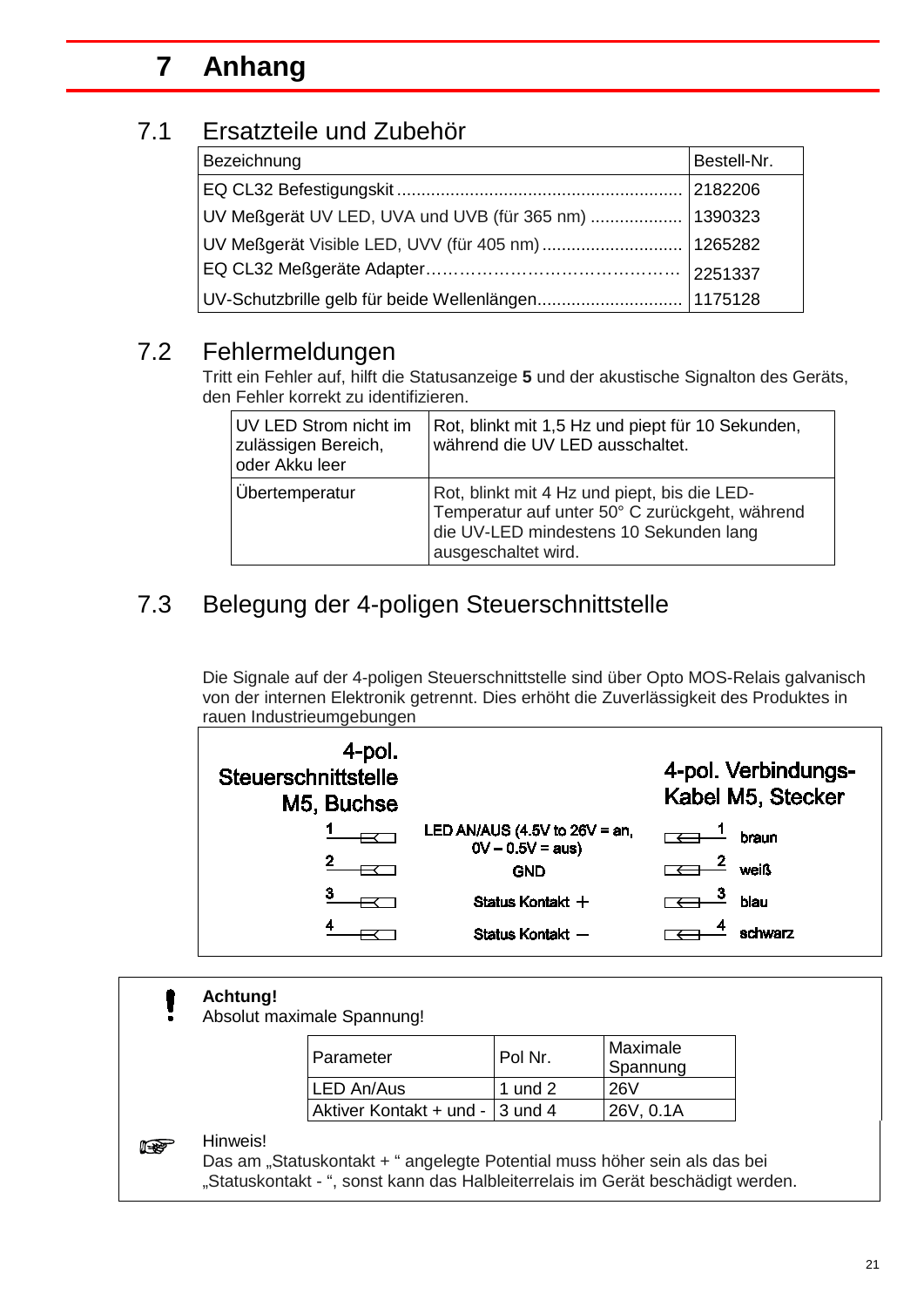## **7 Anhang**

## 7.4 Fehlermeldungen über die Steuerschnittstelle

Im Folgenden wird eine typische Verdrahtung zur Erkennung von Fehlern in automatisierten Steuerungssystemen gezeigt. Die dargestellte Logik funktionniert nur im "Dauerbetrieb", nicht im Betrieb mit interner Zeitsteuerung.



**REA** Hinweis!

Es entsteht eine kurze Verzögerungszeit (Aktivitätsausgangsverzögerung) von max. 100ms zwischen dem Startsignal und dem Start der Belichtung.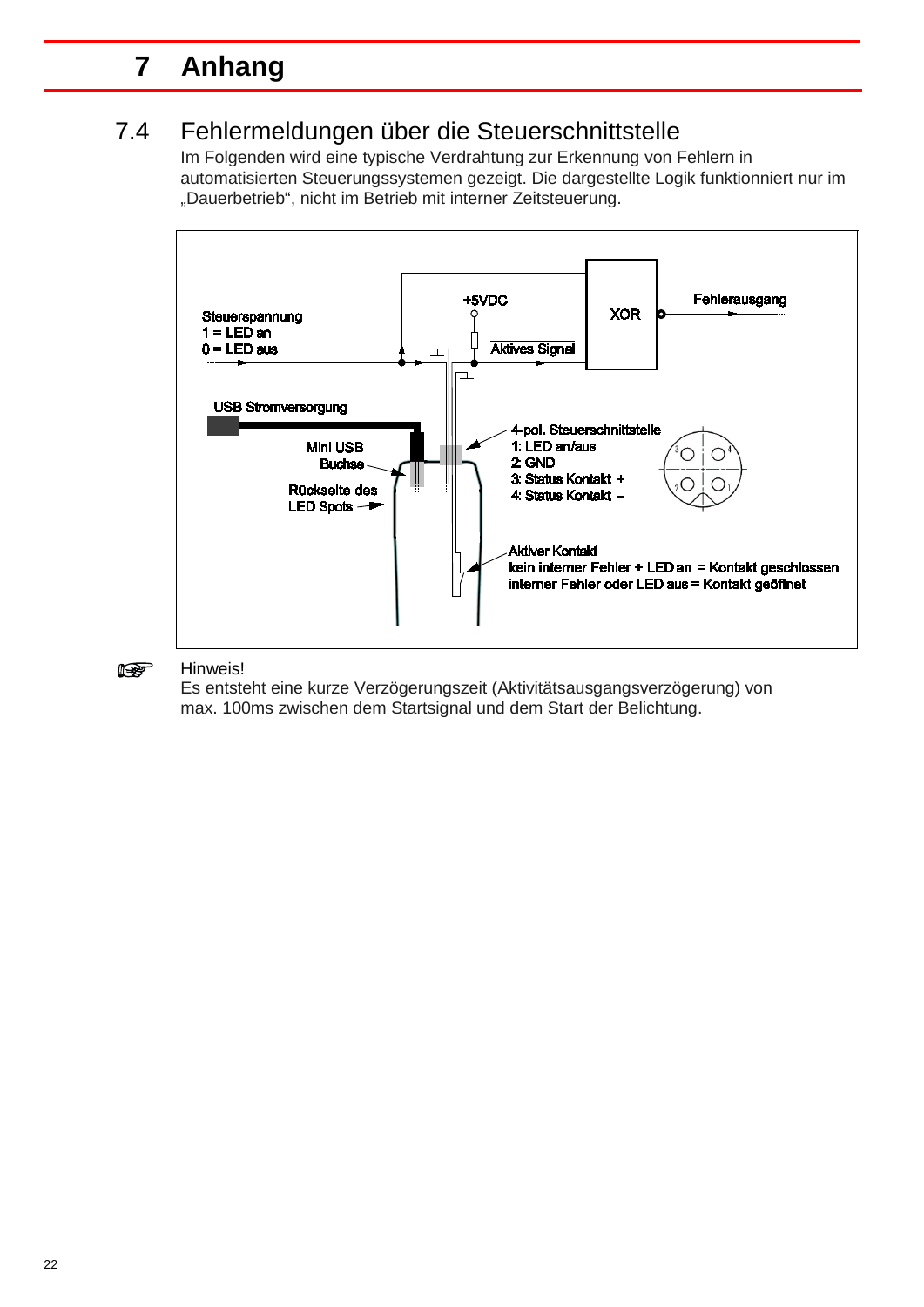<span id="page-22-0"></span>

| Konformitätserklärung                                                                                                                                                                                   |                                                                                                                                                |  |  |  |
|---------------------------------------------------------------------------------------------------------------------------------------------------------------------------------------------------------|------------------------------------------------------------------------------------------------------------------------------------------------|--|--|--|
| Der Hersteller<br>gemäß der EU-Richtlinien                                                                                                                                                              | Henkel AG & Co. KGaA<br>Standort München<br>Gutenbergstr. 3<br>D-85748 Garching bei München                                                    |  |  |  |
| erklärt, dass das nachfolgend bezeichnete Gerät auf Grund seiner Konzipierung und Bauart den<br>unten aufgeführten europäischen Richtlinien, harmonisierten Normen und nationalen Normen<br>entspricht. |                                                                                                                                                |  |  |  |
| Bezeichnung des Gerätes                                                                                                                                                                                 | EQ CL32 LED Spot Cure                                                                                                                          |  |  |  |
| Gerätenummer                                                                                                                                                                                            | EQ CL32 LED Spot Cure 365: 2182210<br>EQ CL32 LED Spot Cure 405: 2182207                                                                       |  |  |  |
| Einschlägige EU-Richtlinien                                                                                                                                                                             | EC Directive for Electro-Magnetic Compatibility<br>2004/108/EG<br>EC Directive of RoHS 2002/95/EG<br>EC Directive of Low Voltage 2006/95/EG    |  |  |  |
| Angewandte harmonisierte Normen                                                                                                                                                                         | EN ISO 12100, EN ISO 14121-1, EN 60204-1; VDE<br>$0113 - 1,$<br>EN 6100-6-4+A1, EN 6100-1+A1, EN 60950-<br>1+A11+A1+A12,<br>EN 62471, EN 50581 |  |  |  |
| Bevollmächtigter für die technischen<br>Unterlagen                                                                                                                                                      | Henkel AG & Co. KGaA<br>Standort München<br>Gutenbergstr. 3<br>D-85748 Garching bei München                                                    |  |  |  |
| Garching, 10. Januar 2017                                                                                                                                                                               | <b>Business Director AG Deutschland/Schweiz</b><br>Standortleiter München                                                                      |  |  |  |